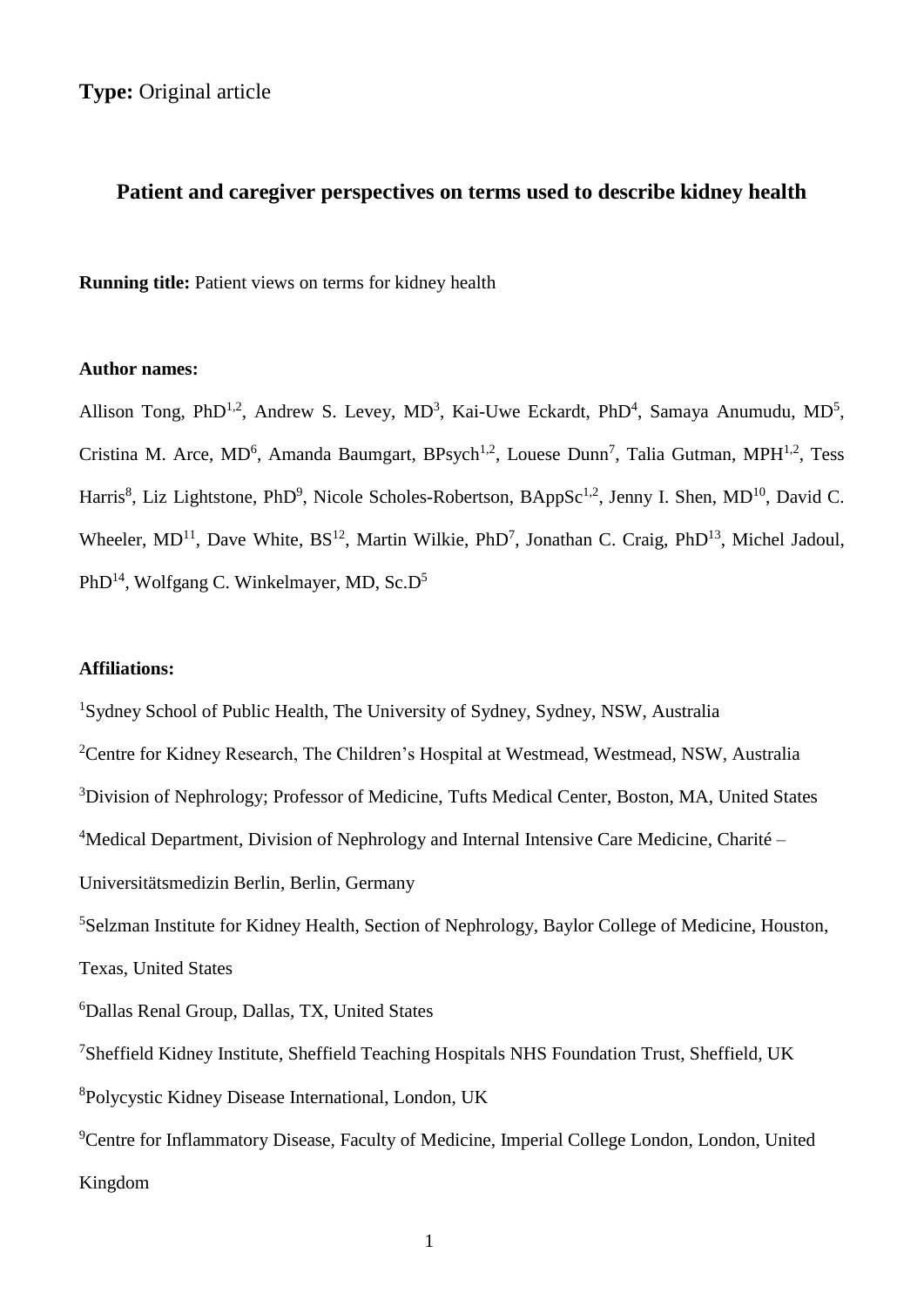<sup>10</sup>Division of Nephrology and Hypertension, Harbor-UCLA Medical Center, Torrance, CA, United States

<sup>11</sup>Centre for Nephrology, University College London, London, United Kingdom and George Institute for Global Health, Sydney

<sup>12</sup>Center for Health Action and Policy, The Rogosin Institute, New York, NY, United States

<sup>13</sup>College of Medicine and Public Health, Flinders University, Australia

<sup>14</sup>Department of Nephrology, Cliniques universitaires Saint-Luc, Université catholique de Louvain, Brussels, Belgium

# **Name and address for correspondence:**

Allison Tong

Centre for Kidney Research, The Children's Hospital at Westmead, Westmead, NSW 2145, Sydney, Australia

Email: allison.tong@sydney.edu.au Phone: +61 2 9845 1467. Fax: +61 2 9845 1491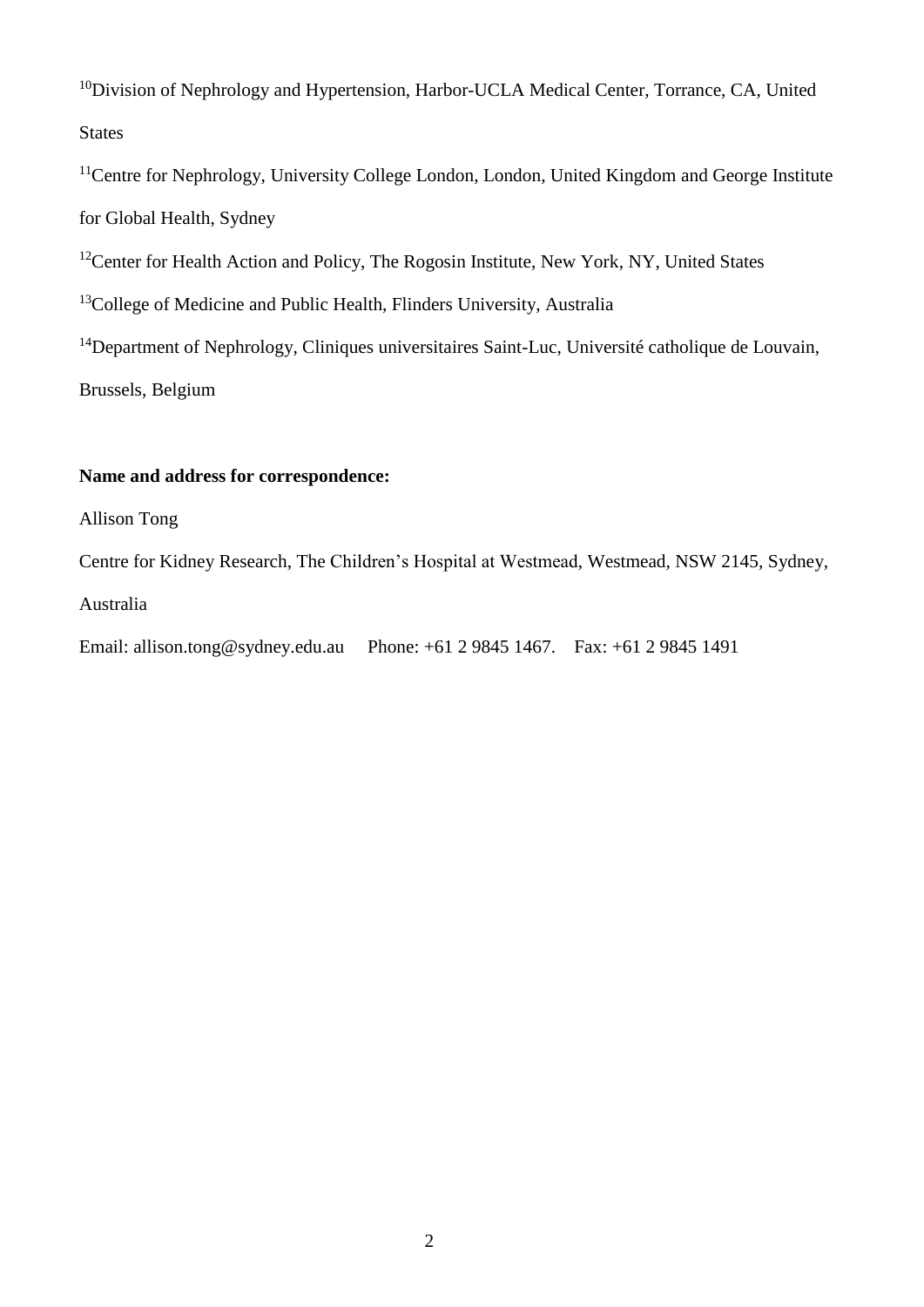#### **ABSTRACT**

**Background and objectives:** The language used to communicate important aspects of kidney health is inconsistent and may be conceptualized differently by patients and health professionals. These problems may impair the quality of communication, care, and patient outcomes. We aimed to describe the perspectives of patients on terms used to describe kidney health.

**Design, setting and participants:** Patients with chronic kidney disease (CKD,  $(n=54)$ ) and caregivers (n=13) from the United States, United Kingdom, and Australia participated in 10 focus groups to discuss terms for kidney health (including kidney, renal, CKD, end-stage kidney disease, kidney failure, and descriptors for kidney function). We analysed the data using thematic analysis.

**Results:** We identified four themes: *provoking and exacerbating undue trauma* (fear of the unknown, denoting impending death, despair in having incurable or untreatable disease, premature labeling and assumptions, judgment, stigma and failure of self); *frustrated by ambiguity* (confused by medicalized language, lacking personal relevance, baffled by imprecision in meaning, opposed to obsolete terms); *making sense of the prognostic enigma* (conceptualizing level of kidney function, correlating with symptoms and life impact, predicting progression and need for intervention); and *mobilizing selfmanagement* (confronting reality, enabling planning and preparation, taking ownership for change, learning medical terms for self-advocacy, educating others).

**Conclusions:** The obscurity and imprecision of terms in CKD can be unduly distressing and traumatizing for patients, which can impair decision-making and self-management. Consistent and meaningful patient-centered terminology may improve patient autonomy, satisfaction and outcomes.

**Key words:** chronic kidney disease, communication, education, nomenclature, patient-centered care,

3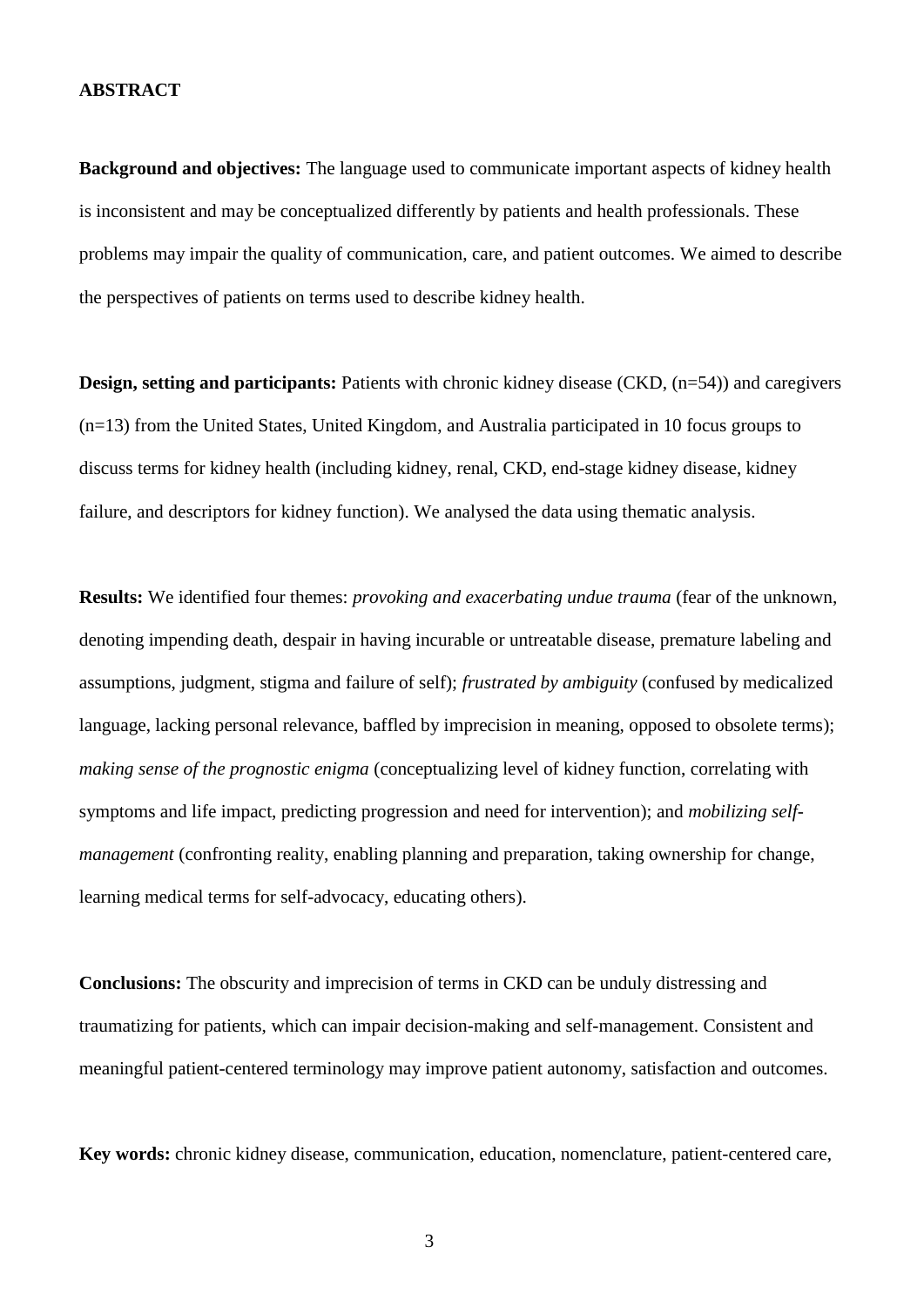## **INTRODUCTION**

Patients with chronic kidney disease (CKD) have an increased risk of mortality, life-threatening adverse events such as cardiovascular disease, and treatment complications.[\(1-5\)](#page-18-0) The unpredictability and uncertainty of the disease course and complexities in management necessitates patient-centered communication and education to support shared decision-making.[\(4,](#page-18-1) [6-9\)](#page-18-2) However, inconsistencies in the use of medical terms used in CKD, which may also be inaccessible and confusing, makes this challenging and could harm patients.[\(8,](#page-18-3) [10-18\)](#page-18-4) Across medical specialties, there are concerns that "inappropriate use of medical terms in healthcare professional-patient communication"[\(19\)](#page-19-0) can impair patient awareness, empowerment, autonomy, mental health, satisfaction and adherence.[\(8,](#page-18-3) [17-21\)](#page-19-1)

The terms used for kidney health may be imprecise, misleading and difficult to understand.[\(18,](#page-19-2) [22-24\)](#page-20-0) Some terms are conceptualized differently by patients and health professionals.[\(15,](#page-19-3) [22,](#page-20-0) [25\)](#page-20-1) For example, "renal" and "kidney" are used to described kidney health, but "renal" may be unfamiliar to patients and the public, preventing awareness and advocacy. Some patients are unsure about the meaning of "chronic" in CKD,[\(15,](#page-19-3) [22\)](#page-20-0) and the term "end-stage kidney disease" could provoke panic and despair, and disengagement from health services. Problems with communication may also contribute to barriers to accessing kidney replacement therapies including home dialysis or transplantation. Another challenge is that patients may be asymptomatic until they reach kidney failure. Difficulties in understanding terms have been found to cause fear and intimidation, preventing patients from communicating with their nephrologist and accessing information.[\(18,](#page-19-2) [21\)](#page-20-2)

There is little evidence on how patients and caregivers define and interpret the terms used for kidney health, and its impact. This study aimed to describe the broad range and depth of patient and caregiver beliefs and perspectives on terms commonly used to describe aspects related to kidney health. Such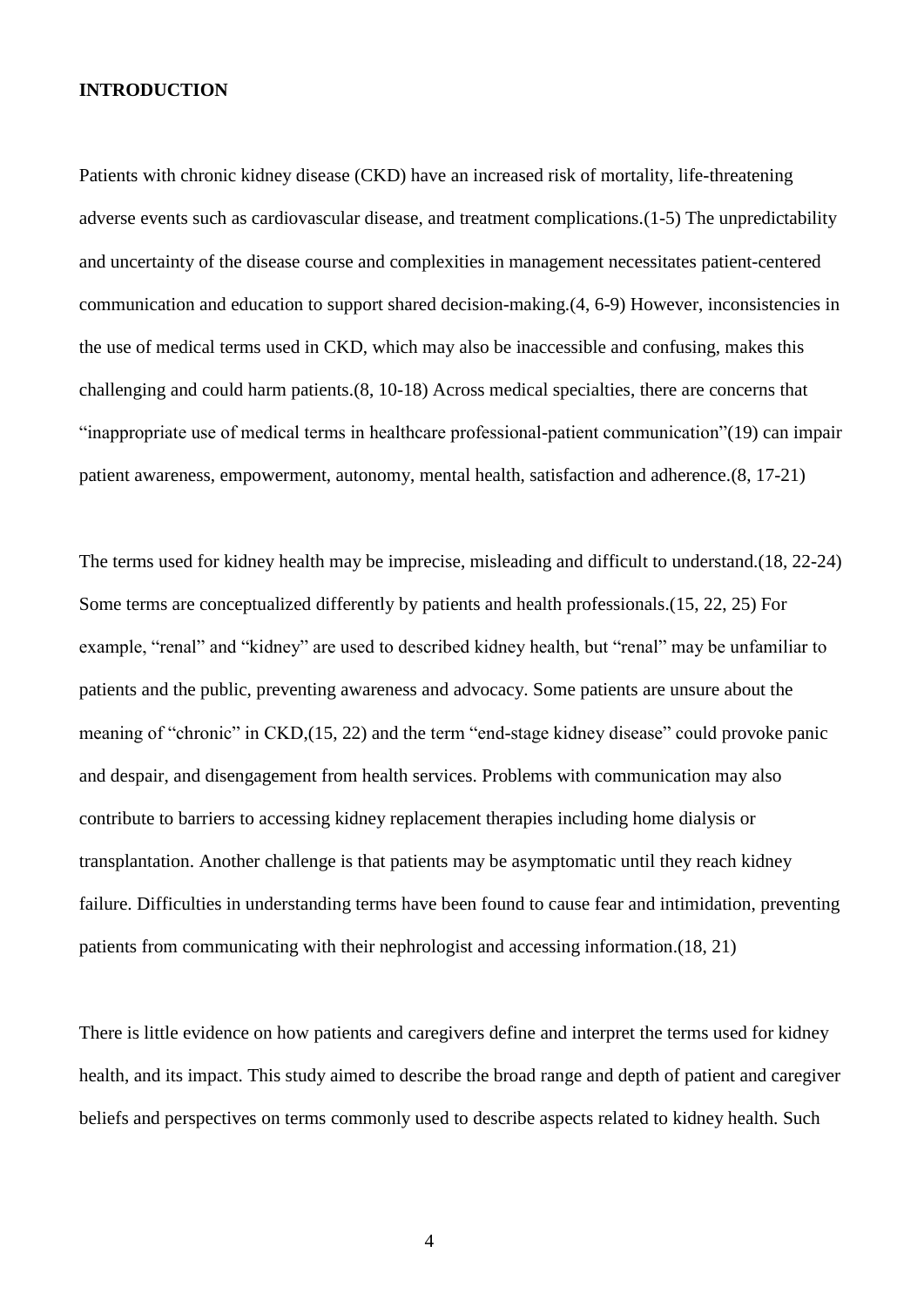insights may help to ensure that the terms used for kidney health can better support communication, decision-making, self-management and outcomes in patients with kidney disease.

## **METHODS**

## *Context*

This focus group study was commissioned by Kidney Disease Improving Global Outcomes (KDIGO) in preparation for a Consensus Conference on Nomenclature for Kidney Function and Disease to inform the revision of nomenclature for kidney disease, and to establish a patient-centered and precise glossary of terms related to kidney disease. We used the Consolidated Criteria for Reporting Qualitative Studies (COREQ)[\(26\)](#page-20-3) to report this study.

## *Participant selection*

Patients aged 18 years and over, English-speaking, and with stage 1-5 CKD, receiving dialysis, or who had received a kidney transplant, and their caregivers (family members involved in the care of the patient) were eligible to participate. Participants were identified and recruited from hospitals and the KDIGO Patient Network. Ethics approval was provided by The University of Sydney (2015-288), Baylor College of Medicine (H-43848), Imperial College Healthcare NHS Trust, and Sheffield Teaching Hospitals NHS Foundation Trust (18/WS/0084). To obtain a wide diversity of perspectives, we used a purposive sampling strategy to include a broad range of demographics (age, gender, educational attainment), and clinical (stage of CKD, diagnosis) characteristics. Invitations were sent by email and by post. Informed consent was obtained from all participants.

## *Data Collection*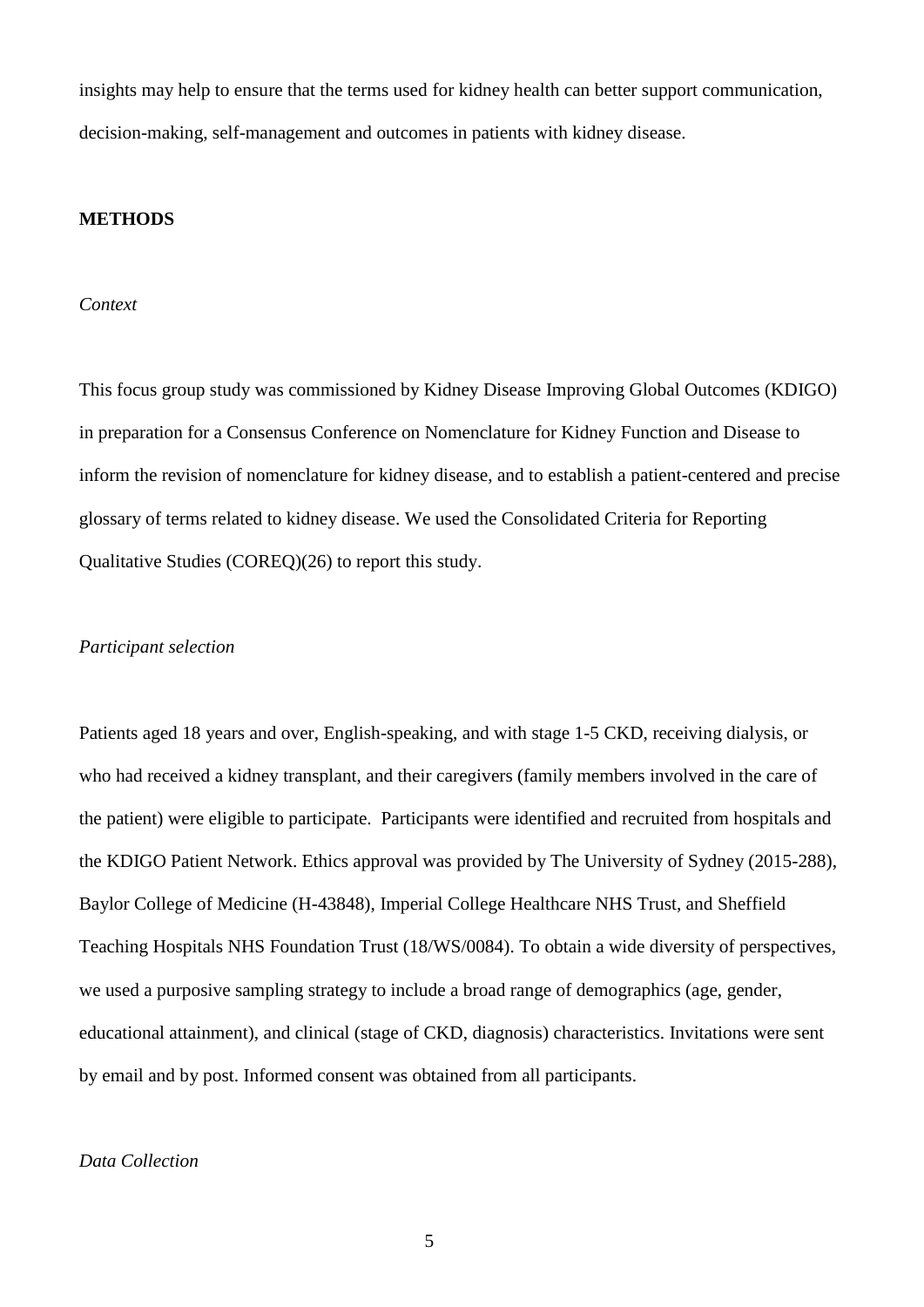The two-hour focus groups were conducted from March to May 2019 in meeting rooms external to clinical settings. Focus groups are used to encourage participants to discuss and clarify their views to elicit a breadth and depth of data rather than to assess frequency of different opinions.[\(27,](#page-20-4) [28\)](#page-20-5) The question guide was developed from the literature.[\(3,](#page-18-5) [10,](#page-18-4) [11,](#page-19-4) [15,](#page-19-3) [18-21,](#page-19-2) [29,](#page-20-6) [30\)](#page-21-0) and discussion with the investigator team, which included patients (Supplementary Material). We asked questions about terms used to describe kidney health that participants perceived to be challenging, the meaning and impact of these terms, and suggestions for alternative terms.We asked about specific terms: kidney *vs.* renal, chronic kidney disease, end-stage kidney disease, kidney failure, kidney function (including descriptors and measures for kidney function e.g. CKD stages, estimated Glomerular Filtration Rate (eGFR)). A researcher (AT or TG both women with experience in qualitative research and not known to the participants prior to the study) facilitated the group, and a co-facilitator (JS, LD, NSR, AB) took field notes. We convened focus until we reached data saturation. All groups were audio-recorded and transcribed verbatim.

## *Analysis*

We used thematic analysis to analyze the data. All transcripts were imported into HyperRESEARCH software to facilitate data analysis. AT reviewed the transcripts line-by-line to inductively identify concepts related to patient and caregiver perspectives on terminology for kidney health. The preliminary themes were discussed with the co-facilitators JS, TG, NSR, AB, LD who also read the transcripts (investigator triangulation), and sent to participants for comment (member-checking), and the feedback was integrated into the final analysis to ensure it reflected the breadth and depth of the data. A thematic schema was developed to summarize and depict relationships among the themes (Figure 1).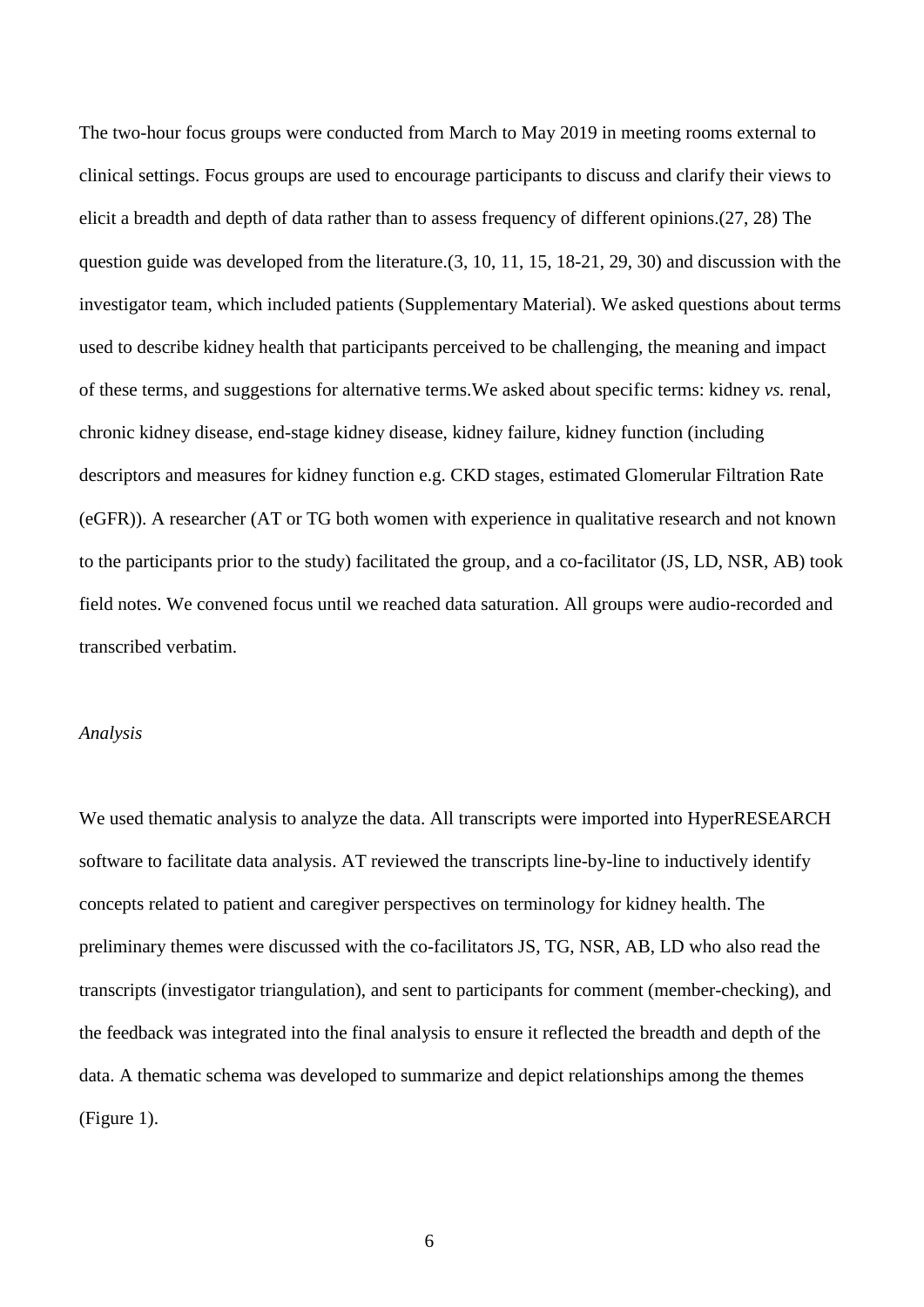#### **RESULTS**

In total, 54 patients with CKD and 13 caregivers participated in 10 focus groups in the United States (3 groups, n=21), United Kingdom (3 groups, n=18), and Australia (4 groups, n=28). Participant characteristics are shown in Table 1. Forty-three (64%) were aged over 50 years and 43 (64%) were female. Five were diagnosed with CKD during childhood (under 18 years). Patients were on a variety of treatment modalities, on hemodialysis (n=14), used peritoneal dialysis (n=4), or had a kidney transplant (n=20), or not on kidney replacement therapy (n=16). Most (n=51) had high educational attainment (professional certificate, undergraduate or post-graduate degree).

We identified four themes: provoking and exacerbating undue trauma, frustrated by ambiguity, making sense of the prognostic enigma, and mobilizing self-management. The respective subthemes are described in the following section. Selected quotations to support each theme are available in Table 2. The focus groups contributing to each theme are indicated in Supplementary Table 1. The thematic schema is provided in Figure 1.

## **Provoking and exacerbating undue trauma**

*Fear of the unknown:* Terms that were unfamiliar, obscure and with a negative connotation (e.g. chronic, end-stage) caused shock and fear in patients and families, which remained unresolved for some – "you always remember the day you're told you've got chronic kidney disease, it stays with you, the language they use, it's critical." Being uncertain of the meaning and implications, the words were "doom-laden," "scary," and sounded "extreme and severe."

*Denoting impending death:* The term "end-stage kidney disease" indicated to participants that death was imminent – "I literally thought I had months to live – I had accepted the fact I was going to die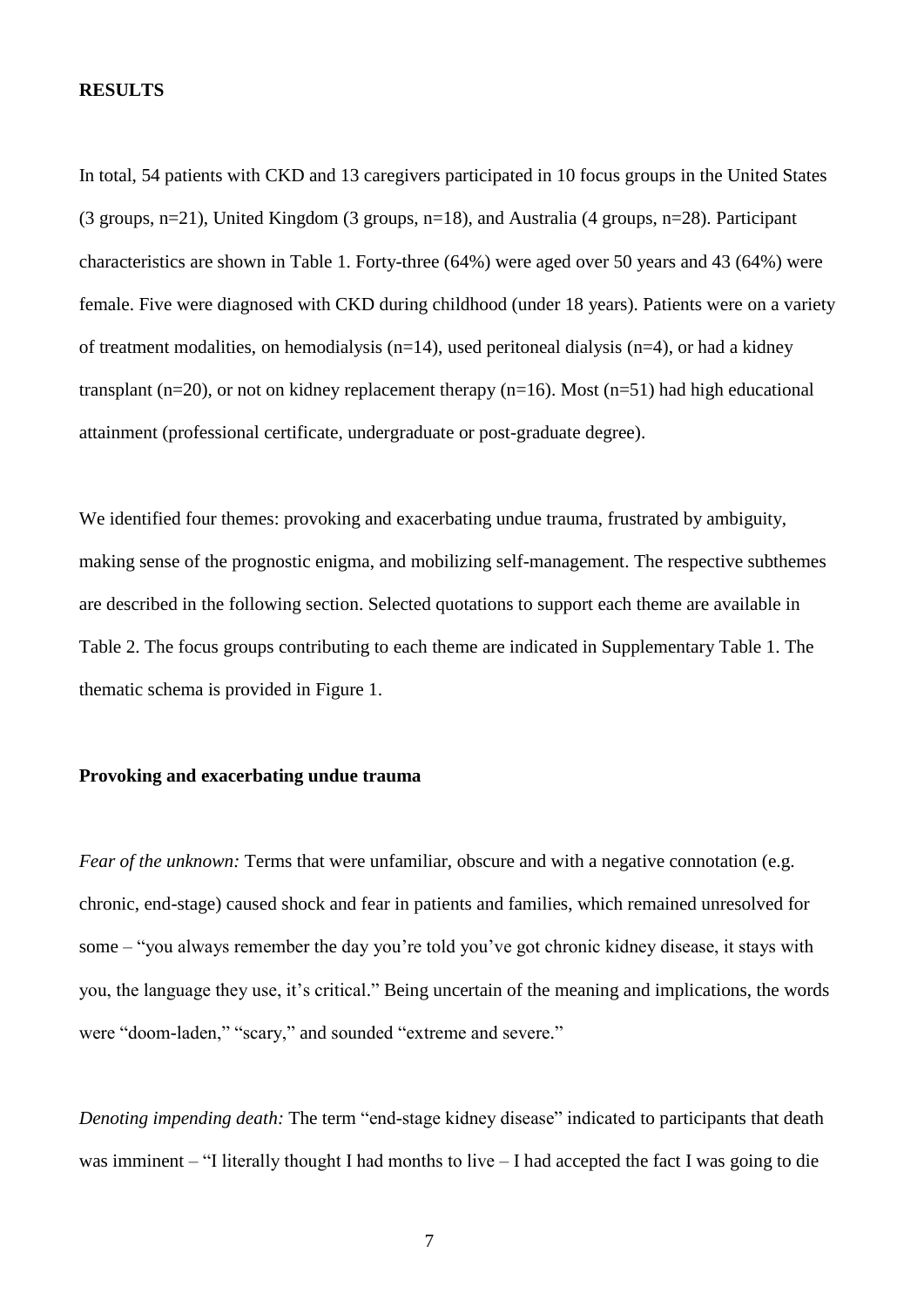and needed to take care of business so that my daughter was going to be taken care of." It caused participants to perceive themselves to be "on a cliff, about to fall off." The term was "daunting," "demoralizing," and compounded feelings of isolation. Participants noted that "end-stage" in other conditions such as cardiovascular disease, cancer, cystic fibrosis, referred to "those last few months of life, when you're at the end," or meant palliative care. For some patients, it took time to realize that it meant "end stage for the kidney, it's not end stage for our life." They suggested to use "milder" terms such as referring to the stages of CKD, or to explain that "kidneys are not functioning very well" so patients would know that "it is serious but also understand how it's not the end of the road, there's a life beyond." Some patients in the United States considered that "end-stage renal disease" may be necessarily severe to access Medicare reimbursement for dialysis.

*Despair in having incurable and untreatable disease:* For some patients, the word "disease" had given them "false hope" because the term "disease" implied there was a cure. Some perceived the term "end-stage" to mean the "end of a healthy life, the end of a positive mindset," and initially thought there was "nothing you can do about it." The term "chronic" was understood by some to mean that things would not improve – "if they're chronic, I don't know that they get better." They felt helpless, unable to control what was happening, and lost hope – "if you have cancer you can fight it and win it or lose it. If you have kidney failure, it's for life. You don't fight, you don't win, you don't lose, you just live with it." Seeing the decline in their own kidney function was described as "watching this guillotine." Some suggested that "failure" may be preferred as a term compared with "end-stage kidney disease" because "you know that you can come back from that, there are options where you can continue."

*Premature labelling and assumptions:* Some despised the term "pre-dialysis" because it was unnecessarily precipitating the need for dialysis – "it assumes you know what the future holds." This was due to fear and reluctance to commence dialysis. They voiced that some patients could not get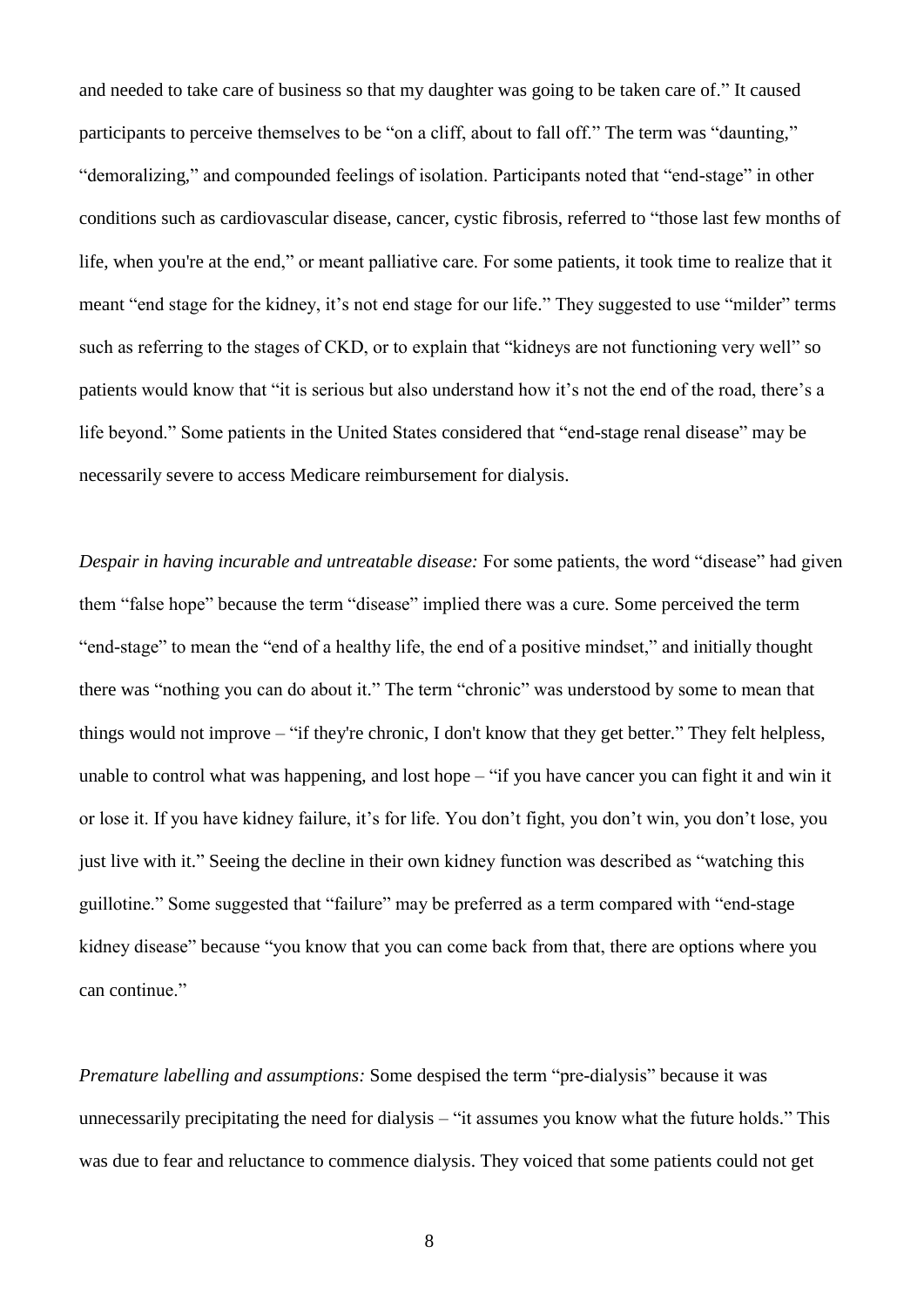access to dialysis, may choose not to commence dialysis, or had stable kidney function and may not be ready to consider kidney replacement therapy – "that alludes to something that might not happen for that person, if you're called a pre-dialysis patient, is time ticking before I start that?" "Pre-dialysis" was deemed a "derogatory" term because it implied passivity in patients – "I don't want someone telling me I'm pre-dialysis because I could change my lifestyle." Some suggested it would be "better to talk about the function that they do have, than what might happen in the future."

*Judgment, stigma, and failure of self:* Terms such as "disease" and "failure" impaired self-esteem and sense of personhood. Some experienced "depression" because they were "labelled with the disease," or had interpreted "failure" to mean that their "physical existence is failing," or they had "done something wrong." They emphasized that these concepts had to be "separated from the person." In comparing with diabetes, some noted, "no one says, 'you've got diabetes, your pancreas has failed'," and that clinicians did not use "end-stage pancreas failure."

## **Frustrated by ambiguity**

*Confused by medicalized language:* Participants emphasized that the word "kidney" should be used instead of "renal" to improve awareness and understanding among patients and the general community, to support education and advocacy – "What's renal failure? It's totally Greek to me." Some defined "renal" as "the whole system, the bladder," whereas kidney was the organ. They noted that the term "renal" exacerbated confusion in patients with CKD who had cognitive impairment, including difficulty in concentrating. Some argued that "doctors don't have to speak a different language to patients" so patients could relate to them – "It's about making things simple for everybody, so that language isn't a weapon." "Chronic" and "acute" were considered very "medicalized with no immediate translation into common usage," and other terms such as "low clearance," "GFR," and "nephrology" were confusing.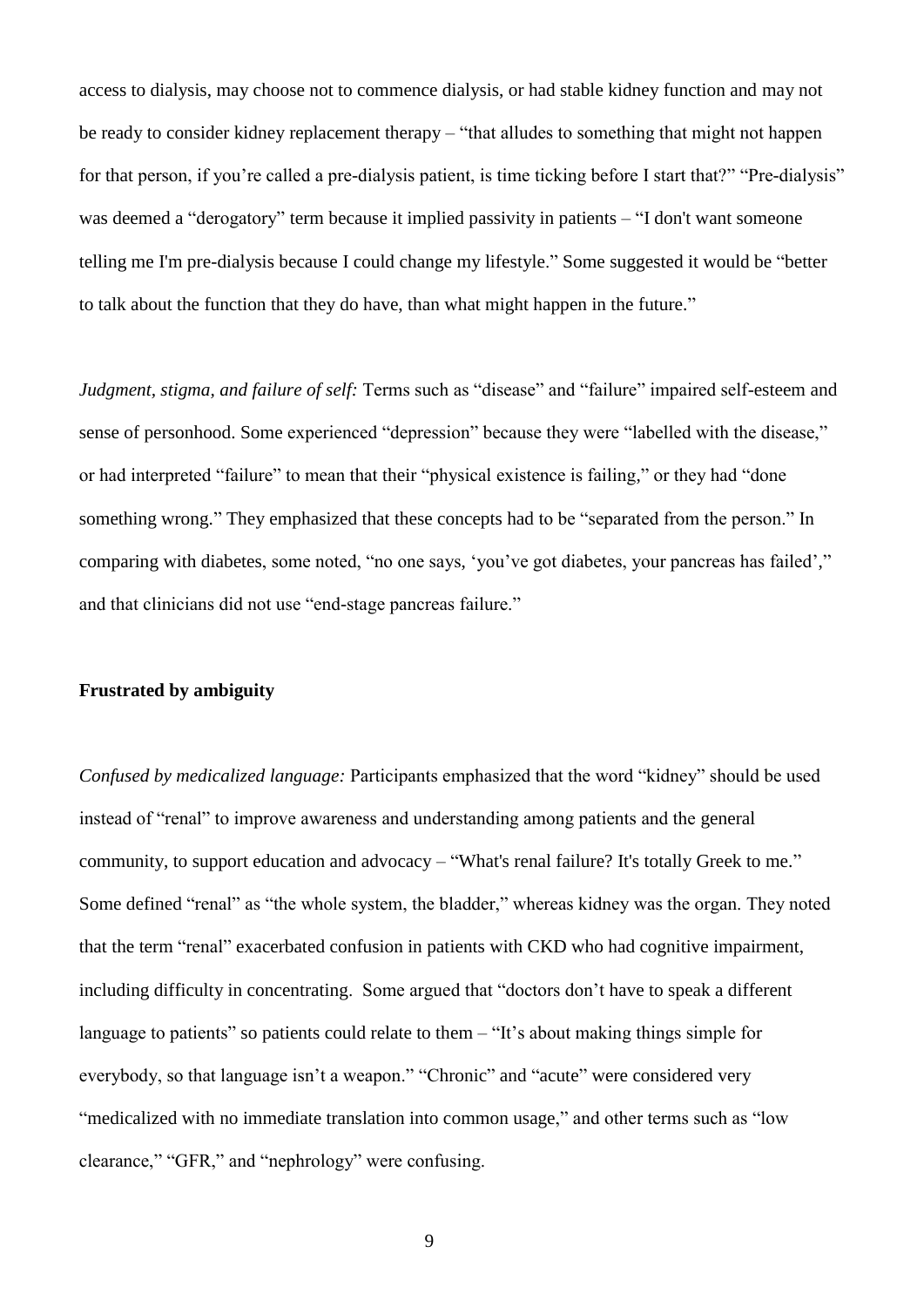*Lacking personal relevance:* Participants identified terms that were not applicable at an individual level or to specific populations and recognized that establishing terms was challenging with "so many different trajectories, it's really difficult to lump together and talk about them the same." "CKD stages" were not useful if patients were already at "end-stage" at diagnosis – "when I first got diagnosed, I was in stage 5 so that meant nothing to me." "Pre-kidney replacement therapy/predialysis" would not apply to all patients as "it is not a luxury that everybody has." Also, patients in the United States recognized there were differences in estimating eGFR African American patients, which led to confusions about this term, ""they have in parenthesis that if you're African American it's a different number [for eGFR], but they didn't explain why it's a different".

*Baffled by imprecision in meaning:* Some felt that certain terms did not convey kidney function and disease with adequate accuracy. Some thought "CKD stages" were "vague". The word "disease" was perceived to be inappropriate for patients who had a congenital "abnormality," or had "declining kidney function due to cardiac issues." "Chronic" was regarded as too "severe" for patients in the earlier stages of kidney disease. "Kidney failure/impairment" were suggested as terms that were "honest" – "Is it just kidney failure? Can we just ditch the end stage rubbish? Because that's the period when your kidneys actually fail, when they're no longer able to do the job filtering out the fluids and the toxins."

*Opposed to obsolete terms:* Some regarded the term "end-stage" to be outdated because kidney replacement therapy was available to prolong life – "the more technology develops, the less appropriate that word 'end' becomes. For the majority of people, there are life sustaining treatments out there, dialysis and transplant." They asserted that classifying patients living long-term with dialysis or transplant as "end-stage" was "misplaced,"– as one caregiver stated, "my husband was on dialysis for 20 years, that's hardly end-stage."

10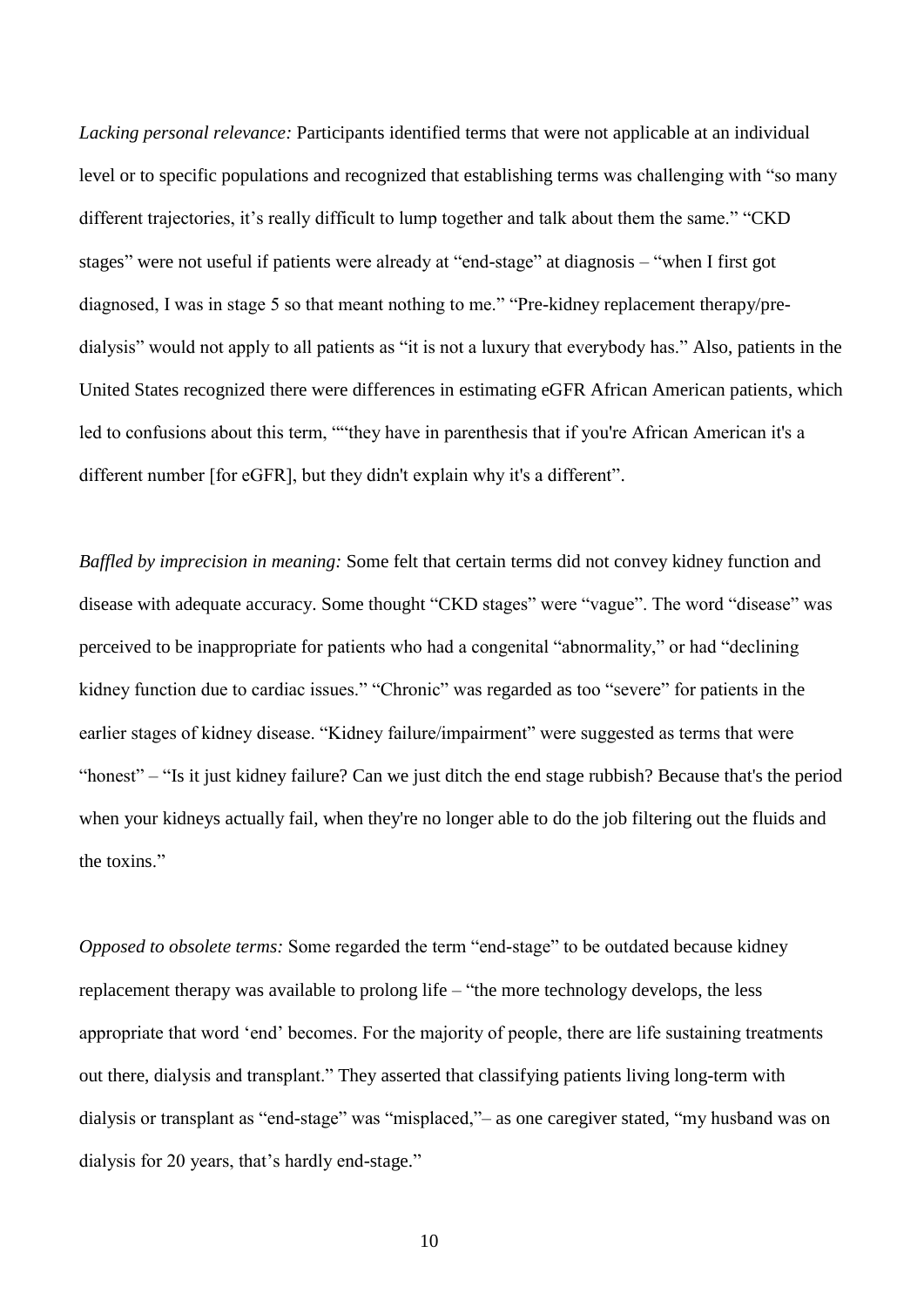#### **Making sense of the prognostic enigma**

*Conceptualizing level of kidney function:* Participants believed that terms should enable understanding of their level of kidney function, how this compared with normal function, and progression of disease. Some suggested that stages of CKD had to be more clearly defined, similar to stages of cancer, and that numerical values (e.g. GFR) be qualified (e.g. early, moderate, advanced; or lower, middle, high) to facilitate comprehension about severity – "what is this level, is that good or bad? I didn't really understand." Some were confused with the use of percentages in describing kidney function – "so if it has to be [an eGFR] over 60 do you consider 60 a hundred percent? What is the hundred percent. I've heard up to [a GFR of] 115 so when you do a percentage it might be information that's not accurate."

*Correlating with symptoms and life impact:* Terms such as GFR and CKD stages sometimes lacked meaning as they did not appear to correlate consistently with the presence or severity of symptoms – "I was in Stage 5 and I still didn't have any symptoms." One caregiver stated, "I could see vomiting and all the symptoms, but I didn't understand how that was connected [with the GFR]."

*Predicting progression and need for intervention:* Participants felt that terms should give an indication of their disease trajectory and when they may need interventions including medications, dialysis, or a kidney transplant. In reference to CKD stages, some realized that "there was really no set amount of time that each stage went through," and would only be useful if the stages corresponded with "different stages of treatment." Some were aware that GFR was used in decisions about commencing dialysis – "you know your GFR is five, you need to get on dialysis."

#### **Mobilizing self-management**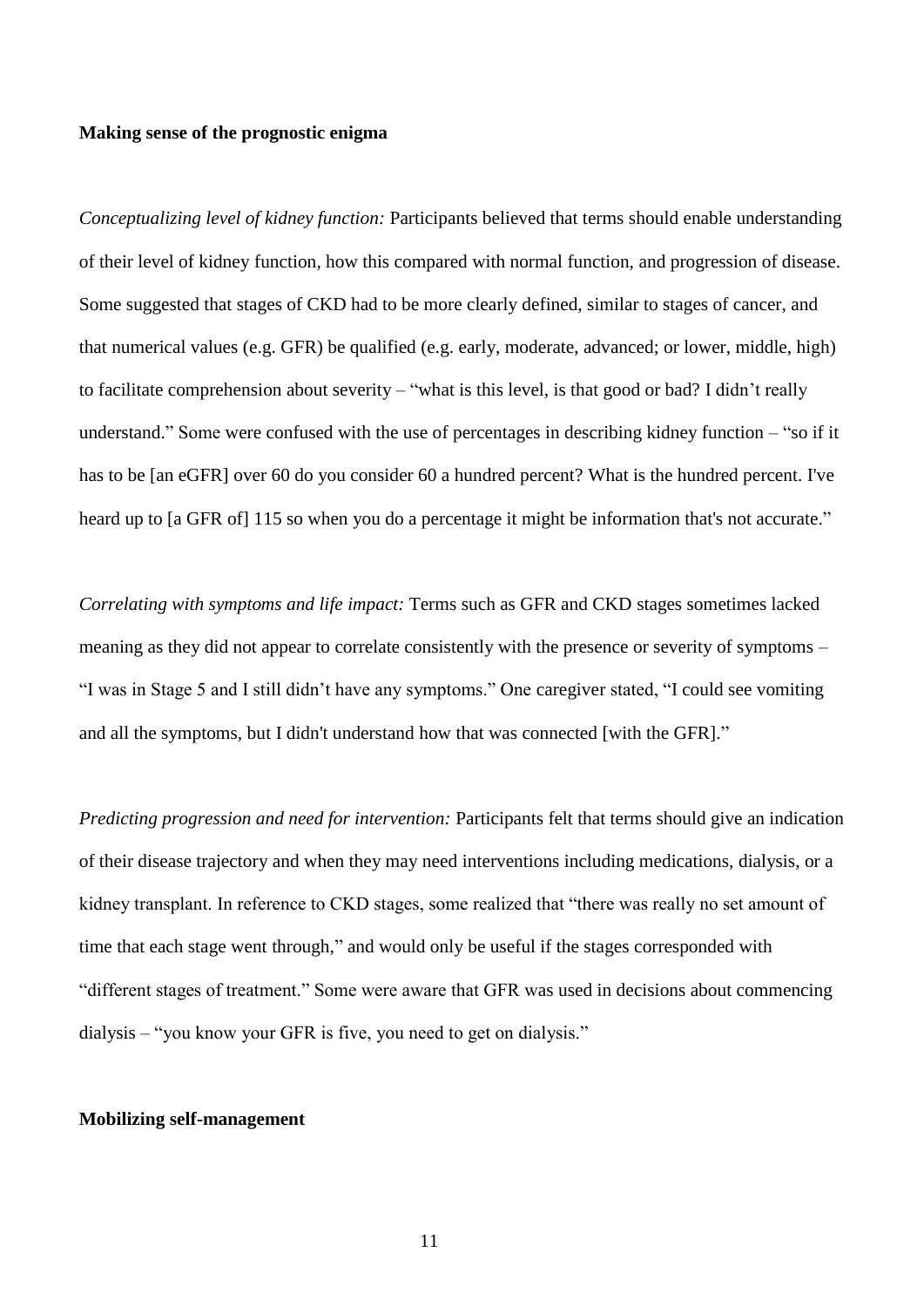*Confronting reality:* Some accepted that terms such as "end-stage kidney disease" were necessarily "damaging and painful to the patient" so they would reflect its seriousness. For some, it forced them to understand the severity, irreversibility, and incurability of kidney disease, and to have realistic expectations about their prognosis.

*Enabling planning and preparation:* Terms such as "stage" of CKD, "kidney failure," and "GFR" were perceived by some participants to provide opportunities for preparing for the future. Despite "causing anxiety," such terms were regarded as "beneficial in that they give you a sense of planning" and to make decision about dialysis or kidney transplant.

*Taking ownership for change:* Terms that caused alarm were believed by some participants to encourage patients to "get their act together" and take responsibility for their health, prompting them to modify behaviors to slow progression of kidney disease. For example, "pre-dialysis" instigated lifestyle changes to delay commencement of dialysis – "if you're saying pre dialysis in my mind that says I'm about to go on dialysis but then I'm going to wonder is there something I can do to keep me from going on dialysis." They compared this with diabetes – "when you are told you're pre-diabetic, you go crazy, change your diet!" The CKD stages were also regarded as useful for those who were "goal-oriented," as they would be motivated to "do things to keep me moving to Stage 2." Terms such as "renal" meant that kidney disease "becomes something that's not your own … it's a text book."

*Learning medical terms for self-advocacy:* Some acknowledged that medical terminology could be "intimidating" but urged that patients had a responsibility to learn the language as "this is your life." It was unavoidable and some commented that patients were "much more capable of shaping ourselves to their [doctors'] language." They suggested that patients needed to be proactive in seeking explanations of the terms with their doctor.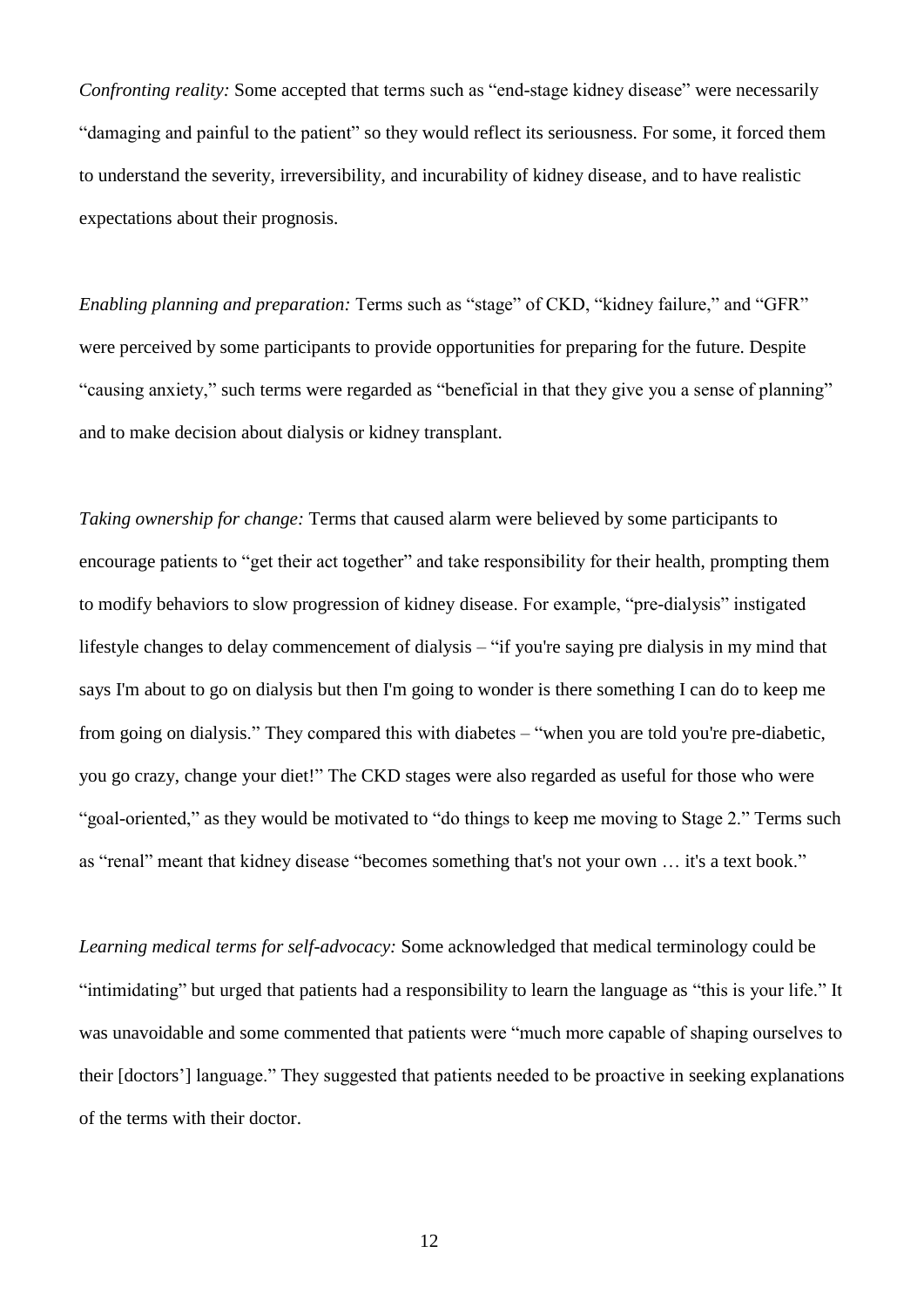*Educating others:* Simple terms such as "kidney" rather than "renal" were considered important for communicating with family members and the community about their disease and treatment, including living donor kidney transplantation – "my brother, he gave me my kidney, he's not medical either. We are having a kidney transplant, not a renal. It's a kidney." Participants stated that words such as "endstage" could inadvertently frighten others, cause them to assume "you're probably really sick so they associate you in a way like you must be dying or something and it gets taken out of proportion," and diminish access to support.

## **DISCUSSION**

Terms for kidney health that were confusing, ambiguous, and obsolete led to frustration and caused distress in patients and caregivers. The shock and trauma in patients were compounded by terms that triggered fear of the unknown, signalled imminent death or need for dialysis, undermined their sense of hope for treatment, and connoted failure and end-stage of personhood. Patients emphasized the need for consistent terms to enable them to understand their level of kidney function and prognosis, particularly in terms of symptomology and predicting the need for interventions, including medications and kidney replacement therapy. Others believed that the use of direct and serious terms compelled patients to confront the risks and reality of kidney disease, plan and prepare for managing kidney disease, and take ownership for enacting lifestyle changes. Some felt they needed to learn and understand medical terms so they could advocate for themselves. They urged for the use of simple and accessible terms to educate family and those in their social networks, and to promote awareness and knowledge among patients and the general community.

There were no clear differences in attitudes or beliefs about terms based on demographics (including educational attainment) and clinical characteristics, except by country. Patients in the United States noted that the term "end-stage renal disease" was used as a billing code to qualify for Medicare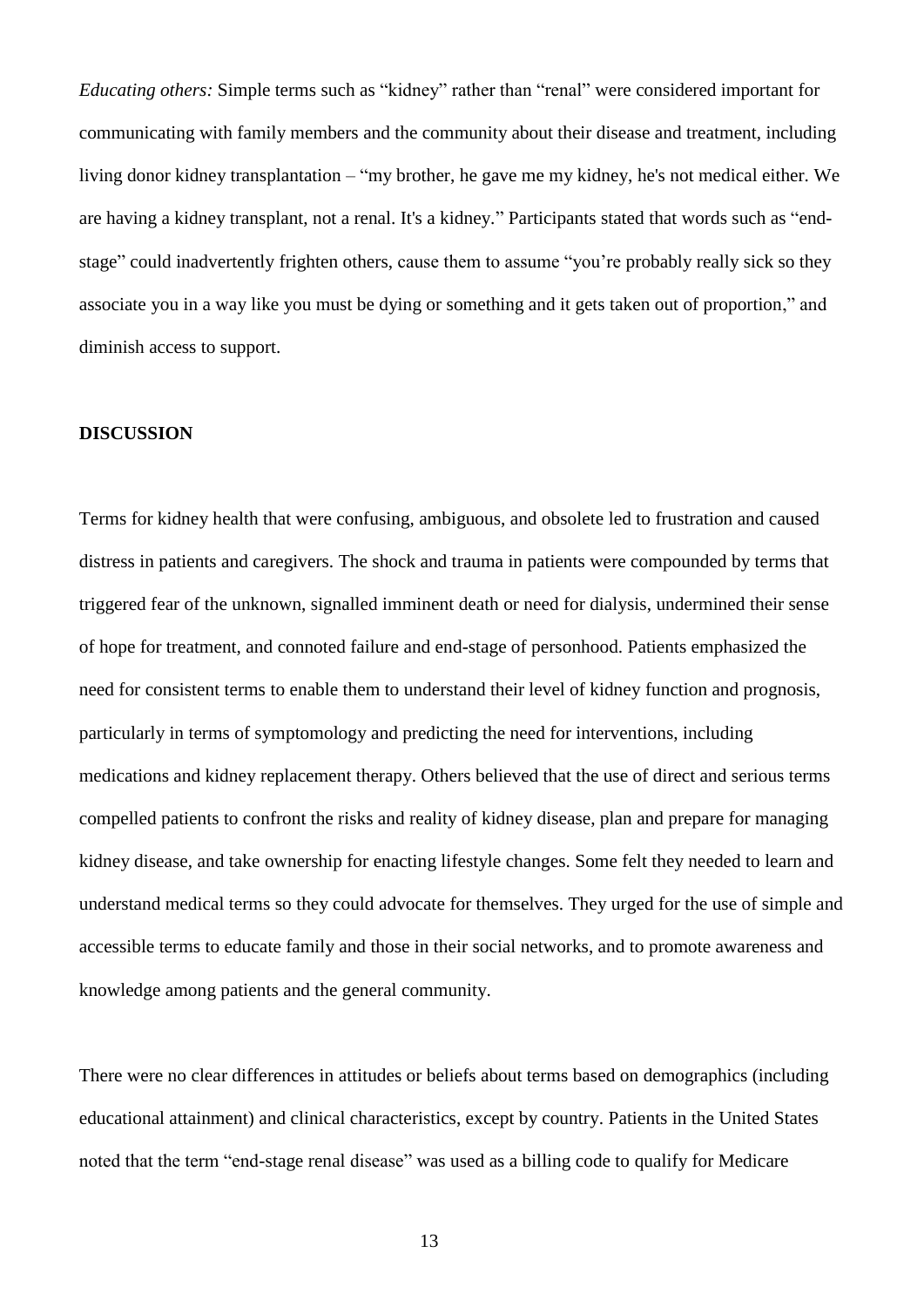reimbursement for dialysis and speculated that this was the reason for the use of a serious or severe term. The term "low clearance" was specifically mentioned by patients in the United Kingdom, which was thought to be a confusing term. There were polarized opinions on negative-sounding terms such as "end-stage kidney disease" or "pre-dialysis." Some believed this caused depression that prevented acceptance of the disease, or instigated a paralyzing fear that inhibited coping, self-management and decision-making. Some patients feared and wanted to avoid dialysis because it signified they were in final stage of the disease, and expected that dialysis would constrain and limit their lives; and thus expressed an aversion to being labelled as "pre-dialysis." In contrast, others felt these terms urged and prompted lifestyle changes, and enabled them to prepare for treatment. However, these opinions did not appear to link with specific participant characteristics.

The use of confusing and inappropriate terms and its detrimental impacts, from the patient perspective, have also been demonstrated in other medical disciplines including oncology[\(31\)](#page-21-1), cardiology[\(12\)](#page-19-5), infectious disease[\(10\)](#page-18-4), psychiatry[\(16\)](#page-19-6), pediatrics[\(11,](#page-19-4) [30\)](#page-21-0), dermatology(16), urology[\(13,](#page-19-7) [14\)](#page-19-8), and anaesthesiology[\(32\)](#page-21-2). For example, in tuberculosis, there have been calls to remove "judgmental and criminalizing," terms such as "suspect" and "defaulter" because they placed blame for the disease and adverse outcomes on the patient [\(10\)](#page-18-4). Similarly, in psychocutaneous medicine, terms such as "trichotillomania, delusions of parasitosis, neurotic excoriation" were identified to be offensive and insensitive to patients, potentially becoming barriers to accessing treatment[\(16\)](#page-19-6). The few studies in kidney disease have shown that terminology can be difficult to understand and cause confusion[\(15,](#page-19-3) [21\)](#page-20-2). Our findings reveal how common terms used for kidney health are perceived by some patients to be ambiguous and may impact upon the patients' identity, emotional and psychosocial wellbeing, and undermine their ability to monitor and manage their health. Also, it has been recognized among nephrologists that terms such as pre-dialysis are ambiguous and ill-defined[\(33\)](#page-21-3).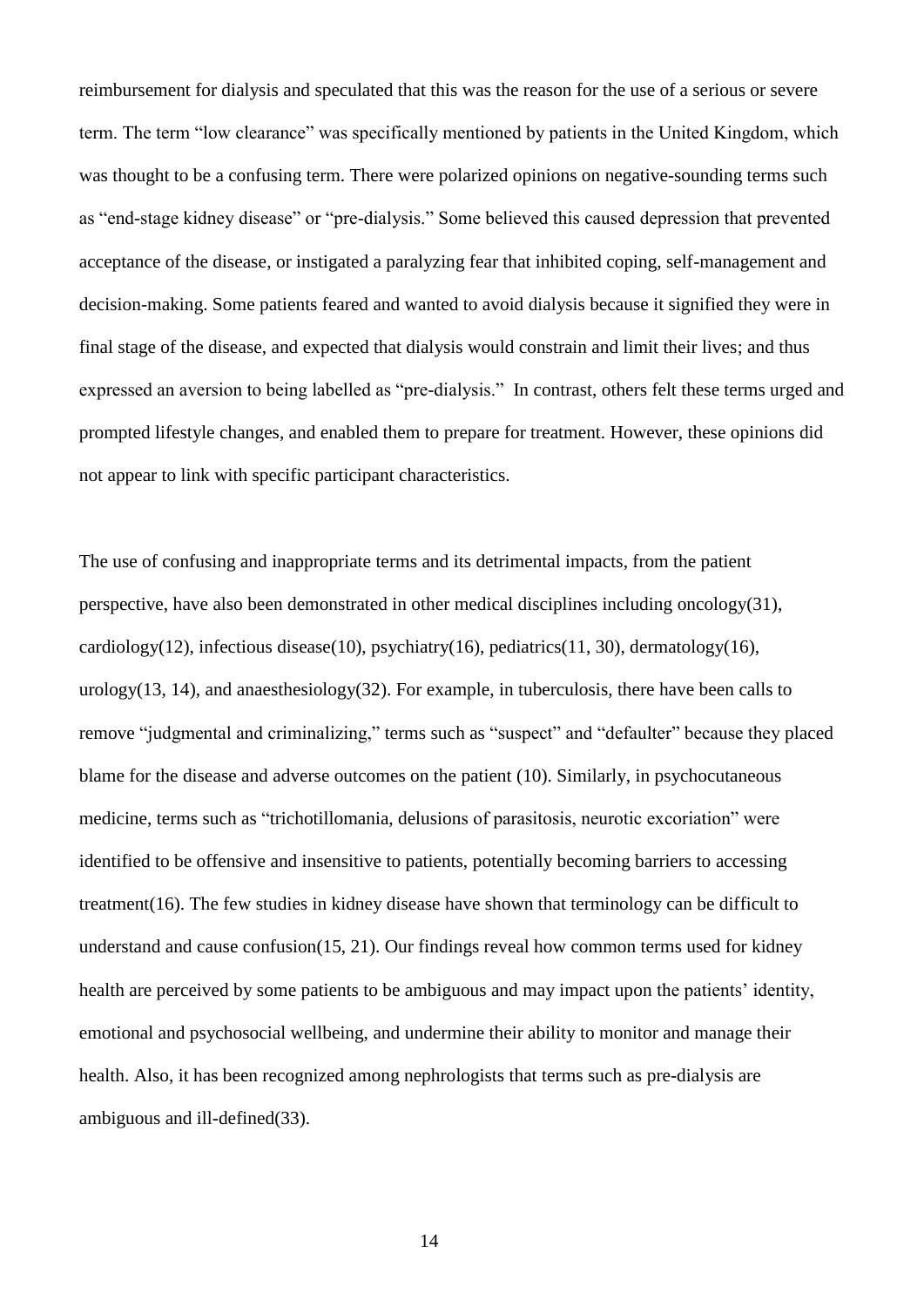Studies suggest that patients want to be informed about their diagnosis early, despite the fear and distress of receiving the diagnosis. However, some clinicians may be reluctant to emotionally overwhelm patients with information about their diagnosis and prognosis [\(24,](#page-20-7) [34\)](#page-21-4). Patient-provider communication requires careful consideration of terms and how these may be interpreted by patients and caregivers, as well as education and counseling to manage the potential consequences. Also, effective shared decision making is based on a common understanding of the language used.

Our study was conducted across three countries and generated in-depth and nuanced insights about patient and caregiver perspectives on terms used to describe kidney health. We achieved reasonable diversity in demographic and clinical characteristics. However, there are some potential limitations. We did not include non-English speaking participants given our focus on terms used in the English language; and 63% were White. We acknowledge that 30% of the participants had received a kidney transplant, however there were no notable differences in perspectives on nomenclature compared with patients without a kidney transplant. There were relatively few older adults (seven per cent were aged over 70 years) who participated, therefore the transferability of the findings to the older population is uncertain. Of note, 89% of the participants had a high level of education (i.e. completed  $12<sup>th</sup>$  grade), and recognize that we may not have captured how patients with lower educational attainment and health literacy comprehend and react to terms for kidney health. We acknowledge that there is an association of ethnicity and educational status on health literacy. Despite this, confusion and misinterpretation of terms were apparent in our study, which highlights the critical role of terminology in health literacy.

The Institute of Medicine defines health literacy as "the degree to which individuals have the capacity to obtain, process, and understand basic health information and services needed to make appropriate health decisions."[\(35\)](#page-21-5) It refers to communication among patients, health professionals, social networks, and research, to promote patient understanding and engagement in care.[\(29\)](#page-20-6) Patients with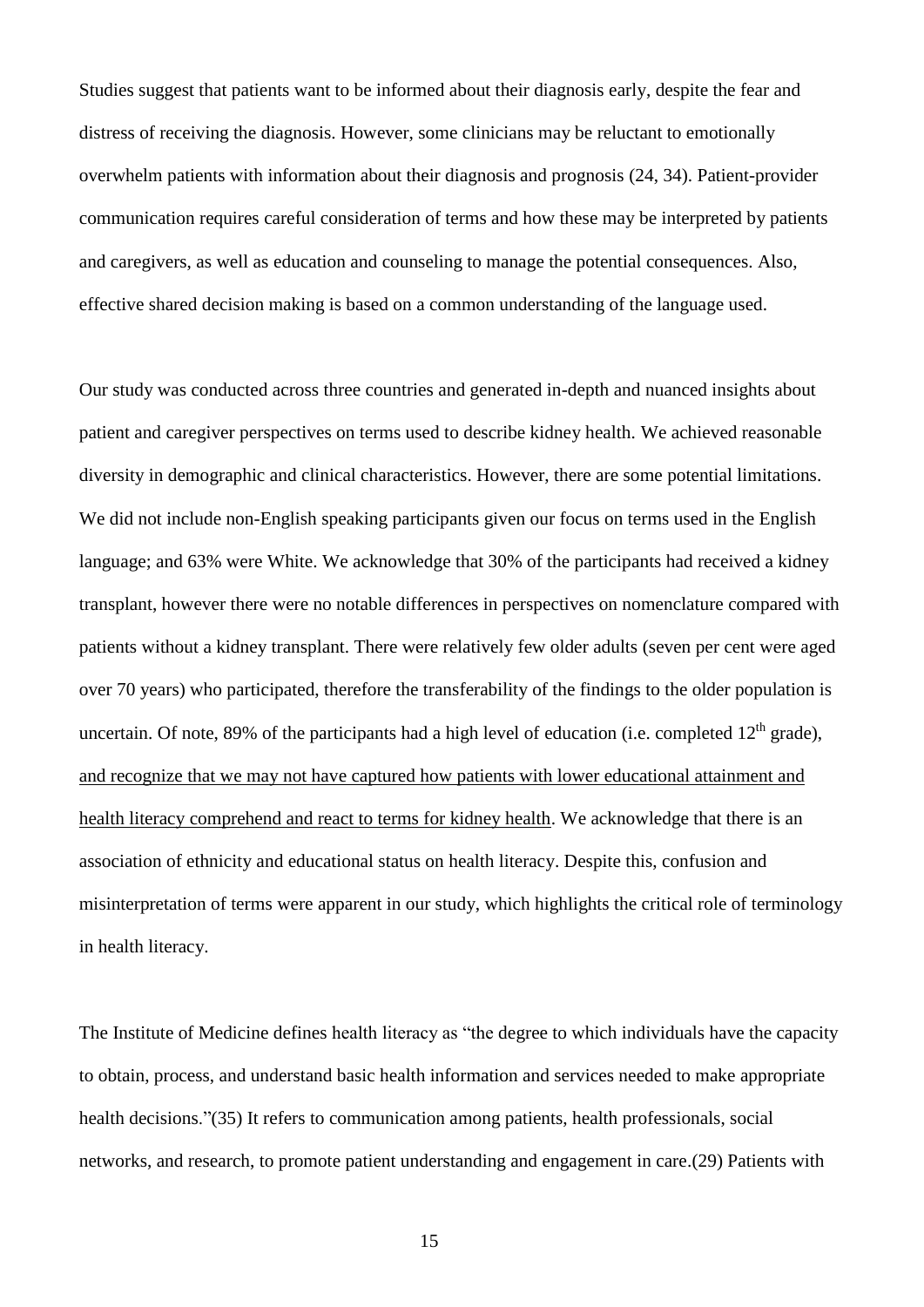chronic kidney disease have limited health literacy[\(36-38\)](#page-21-6), which has been found to be associated with increased mortality and hospitalization, reduced access to treatment (including transplantation), and worsened quality of life.[\(29,](#page-20-6) [38-40\)](#page-21-7) Another challenge is that patients may be asymptomatic until they have kidney failure. The use of terms that are not easily understood, imprecise in meaning, and cause catastrophizing whereby patients perceive the term (e.g. end-stage kidney disease) to mean they were near-death or without treatment options, can prevent patients from seeking and comprehending relevant health information, and from making decisions. It can be difficult to disentangle terminology and communication, as both contribute to the lack of awareness and understanding. Given the link between poor understanding of terminology and low functional health literacy[\(41\)](#page-22-0), there is potential for appropriate and consistent terminology to increase patient participation and engagement in care[\(42\)](#page-22-1). Thus, ensuring that terminology is patient-centered provides an opportunity to improve health literacy in this population. Also, the findings highlight the complexity of hope[\(43\)](#page-22-2), and the opportunities to cultivate hope and realistic expectations with prognostic information[\(44\)](#page-22-3).Based on our findings, we outline suggestions for terminology in Table 3.

With increased availability and access to health information (e.g. electronic health records, research publications) facilitated by the Internet and technology, we suggest that key terms to describe and characterize kidney health should be clear, patient-centered, and consistent to improve communication and satisfaction with care. There is a need for more research in patient-clinician communication in the context of CKD[\(45\)](#page-22-4). The Kidney Disease Improving Global Outcomes (KDIGO) Consensus Conference on Nomenclature for Kidney Function and Disease was recently convened to refine and revise nomenclature used to describe various aspects pertaining to kidney health.[\(46\)](#page-22-5) The findings from this study informed the discussion at the conference. Efforts are underway to work with researchers, clinicians, journal editors and managers, and patients and caregivers to develop a patientcentered glossary of terms to improve consistency of use in research, practice and policy.[\(46\)](#page-22-5)

16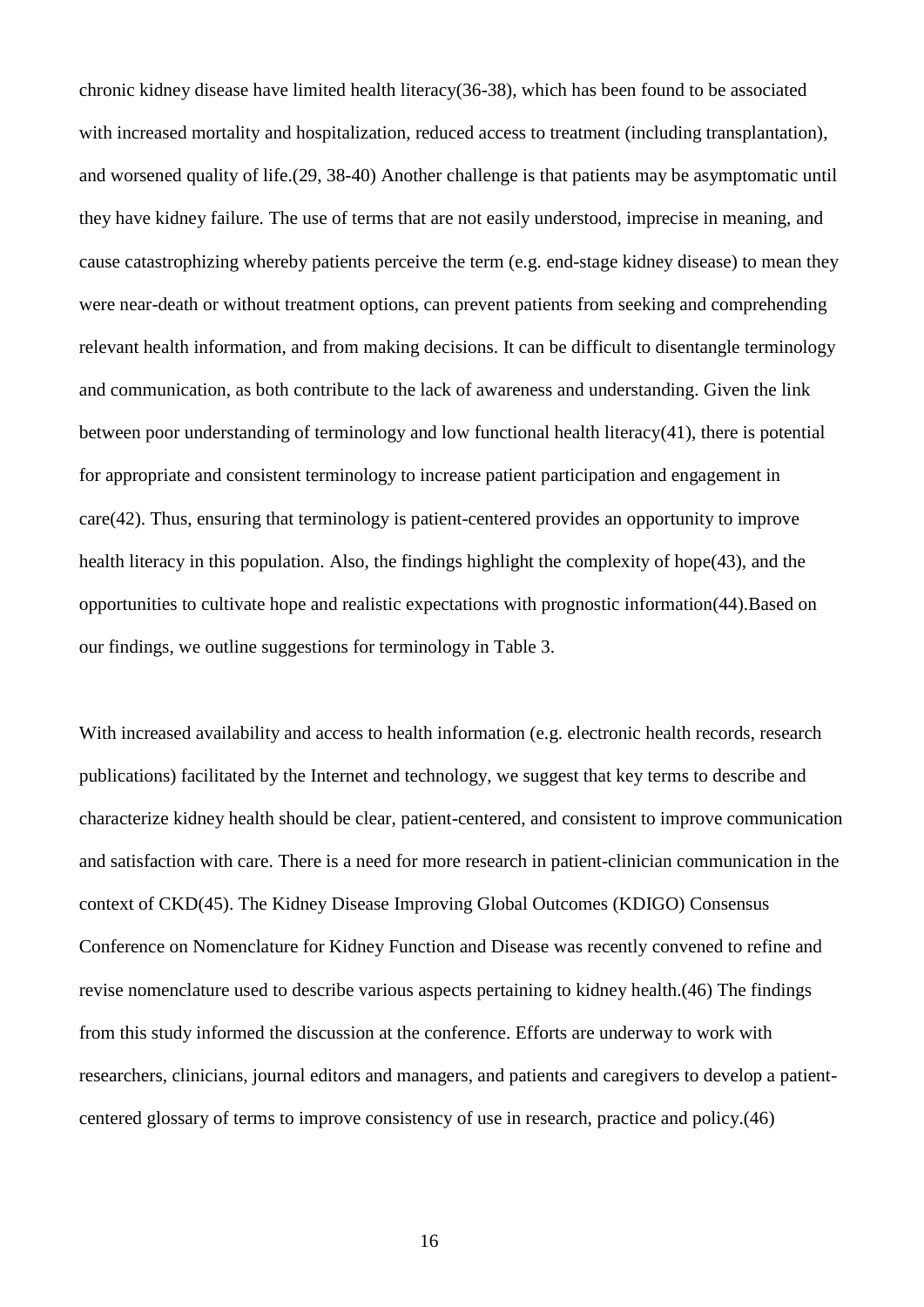Some common terms to describe kidney health are obscure and imprecise. This can lead to extreme and unresolved trauma and guilt that impairs capacities for information-seeking, decision-making, managing treatment, and coping. There is a need for consistent and meaningful terms, education and counselling regarding the use of terms that mitigate against psychosocial harms, and communication strategies that support coping, decision-making about treatment, and self-management. The development and use of patient-centered terminology for kidney health may improve patient autonomy, satisfaction and outcomes.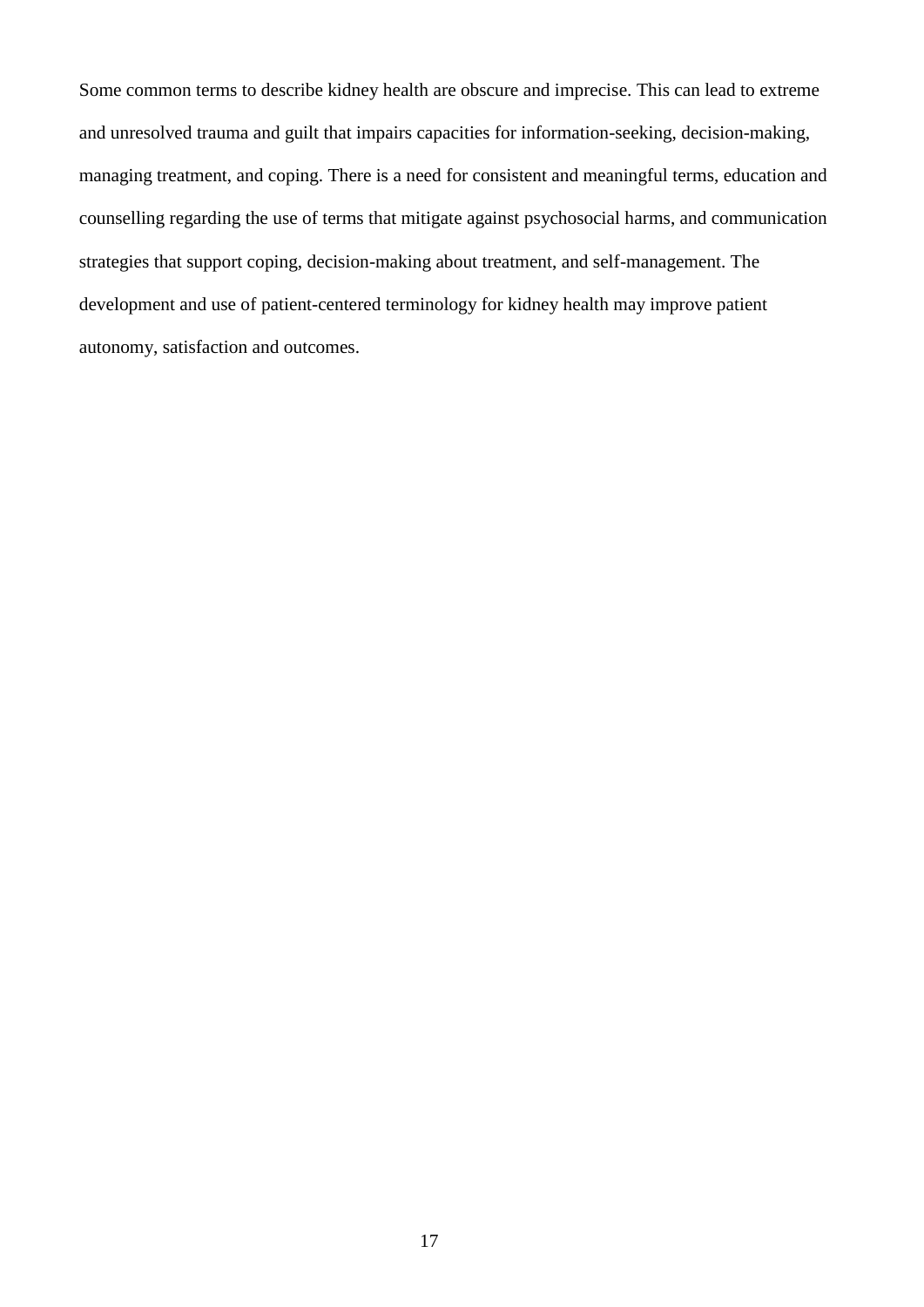**Acknowledgements:** We thank all the patients and caregivers who gave their time to participate in the study. We also acknowledge Stacy L Christiansen and Nijsje M. Dorman for providing feedback on the manuscript.

**Disclosures:** A.T. is supported by a NHMRC Fellowship (ID1106716). T.G. is supported by the National Health and Medical Research Council (NHMRC) Program Grant (ID1092957). N.S.R. is supported by the NHMRC Program Grant (ID1092957). J.S. is supported by a NIH grant (K23DK103972). The study was funded by the Kidney Disease Improving Global Outcomes Network. The funding organizations had no role in the design and conduct of the study; collection, management, analysis and interpretation of the data; preparation, review, or approval of the manuscript.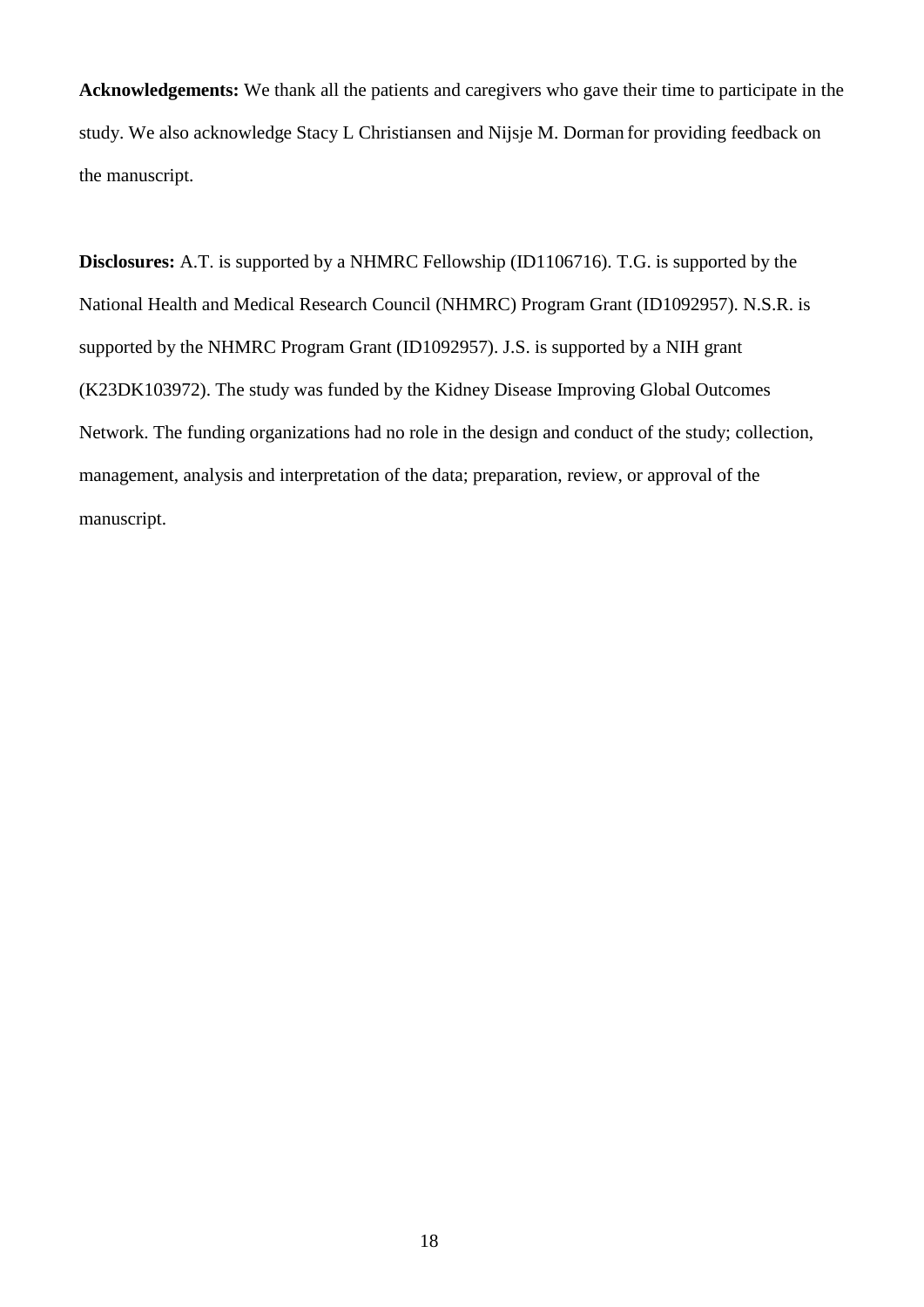## **References**

<span id="page-18-0"></span>1. Grams ME, Yang W, Rebholz CM, Wang X, Porter AC, Inker LA, Horwitz E, Sondheimer JH,

<span id="page-18-5"></span><span id="page-18-1"></span>Hamm LL, He J, Weir MR, Jaar BG, Shafi T, Appel LJ, Hsu CY: Risks of adverse events in advanced CKD: the chronic renal insufficiency cohort (CRIC) study. *Am J Kidney Dis,* 70**:** 337-346, 2017 2. Go AS, Chertow GM, Fan D, McCulloch CE, Hsu CY: Chronic kidney disease and the risks of death, cardiovascular events, and hospitalization. *N Engl J Med,* 351**:** 1296-1305, 2004 3. de Jager DJ, Grootendorst DC, Jager KJ, van Dijk PC, Tomas LM, Ansell D, Collart F, Finne P, Heaf JG, De Meester J, Wetzels JF, Rosendaal FR, Dekker FW: Cardiovascular and noncardiovascular mortality among patients starting dialysis. *JAMA,* 302**:** 1782-1789, 2009 4. Levey AS, Coresh J: Chronic kidney disease. *Lancet,* 379**:** 165-180, 2012 5. Farrugia D, Mahboob S, Cheshire J, Begaj I, Khosla S, Ray D, Sharif A: Malignancy-related mortality following kidney transplantation is common. *Kidney Int,* 85**:** 1395-1403, 2014 6. Levin A, Tonelli M, Bonventre J, Coresh J, Donner JA, Fogo AB, Fox CS, Gansevoort RT, Heerspink HJL, Jardine M, Kasiske B, Köttgen A, Kretzler M, Levey AS, Luyckx VA, Mehta R, Moe O, Obrador G, Pannu N, Parikh CR, Perkovic V, Pollock C, Stenvinkel P, Tuttle KR, Wheeler DC, Eckardt KU: Global kidney health 2017 and beyond: a roadmap for closing gaps in care, research, and policy`. *Lancet,* 390**:** 1888-1917, 2017

<span id="page-18-2"></span>7. Thomas R, Kanso A, Sedor JR: Chronic kidney disease and its complications. *Prim Care,* 35**:** 329- 344, 2008

<span id="page-18-3"></span>8. Narva AS, Norton JM, Boulware LE: Educating patients abotu CKD: the path to self-management and patient-centered care. *Clin J Am Soc Nephrol,* 11**:** 694-703, 2016

<span id="page-18-4"></span>9. Vandecasteele SJ, Kurella Tamura M: A patient-centered vision of care for ESRD: dialysis as a bridging treatment or as a final destination? *J Am Soc Nephrol,* 25**:** 1647-1651, 2014 10. Zachariah R, Harries AD, Srinath S, Ram S, Viney K, Singogo E, Lal P, Mendoza-Ticona A, Sreenivas A, Aung NW, Sharath BN, Kanyerere H, van Soelen N, Kirui N, Ali E, Hinderaker SG, Bissell K, Enarson DA, Edginton ME: Language in tuberculosis services: can we change to patient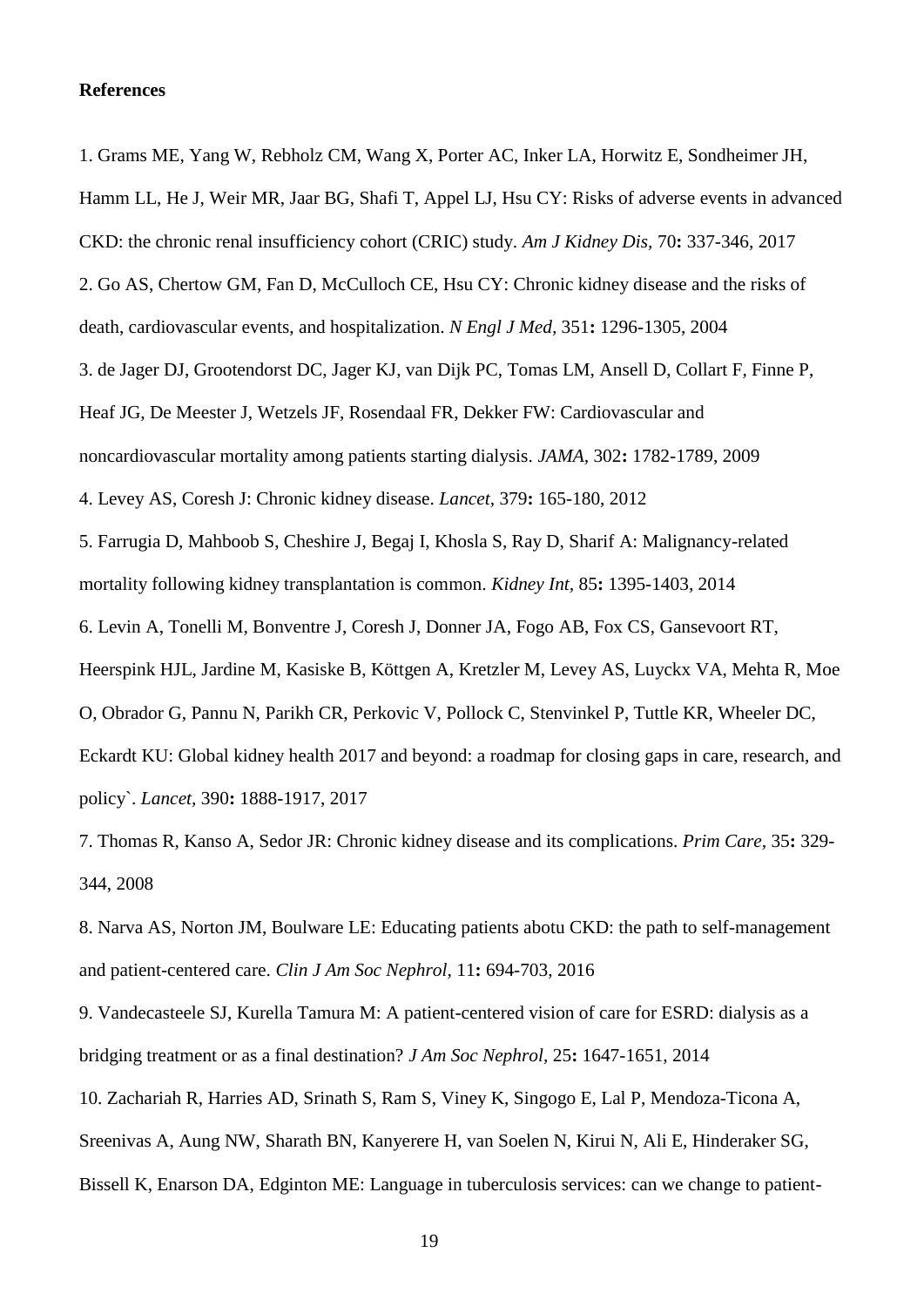centred terminology and stop the paradigm of blaming the patients. *Int J Tuberc Lung Dis,* 16**:** 714- 717, 2012

<span id="page-19-4"></span>11. Hirschfeld-Dicker L, Samuel RD, Tiram Vakrat E, Dubnov-Raz G: Preferred weight-related terminology by parents of children with obesity. *Acta Pediatr,* 108**:** 712-717, 2018

<span id="page-19-5"></span>12. Aronis KN, Edgar B, Lin W, Martins MAP, Paasche-Orlow MK, Magnani JW: Health literacy and atrial fibrillation: relevance and future directions for patient-centred care. *Eur Cardiol,* 12**:** 52-57, 2017

<span id="page-19-7"></span>13. Homma Y: Hypersensitive bladder: a solution to confused terminology and ignorance concerning interstitial cystitis. *Int J Urol,* 21**:** s43-47, 2014

<span id="page-19-8"></span>14. Meijlink JM: Patient-centred standardization in interstitial cystitis/bladder pain syndrome-a PLEA. *Transl Androl Urol,* 4**:** 499-505, 2015

<span id="page-19-3"></span>15. Ladin K, Buttafarro K, Hahn E, Koch-Weser S, Weiner DE: "End-of-Life Care? I'm not Going to Worry About That Yet." Health Literacy Gaps and End-of-Life Planning Among Elderly Dialysis Patients. *Gerontologist,* 58**:** 290-299, 2018

<span id="page-19-6"></span>16. Walling HW, Swick BL: Psychocutaneous syndromes: a call for revised nomenclature. *Clin Exp Dermatol,* 32**:** 317-319, 2007

<span id="page-19-1"></span>17. Wernick M, Hale P, Anticich N, Busch S, Merriman L, King B, Pegg T: A randomised crossover trial of minimising medical terminology in secondary care correspondence in patients with chronic health conditions: impact on understanding and patient reported outcomes. *Intern Med J*, 46: 596-601, 2016

<span id="page-19-2"></span><span id="page-19-0"></span>18. Rix EF, Barclay L, Stirling J, Tong A, Wilson S: 'Beats the alternative but it messes up your life': Aboriginal people's experience of haemodialysis in rural Australia. *BMJ Open,* 4**:** e005945, 2014 19. Fage-Butler AM, Nisbeth Jensen M: Medical terminology in online patient-patient communication: evidence of high health literacy? *Health Expect,* 19**:** 643-653, 2016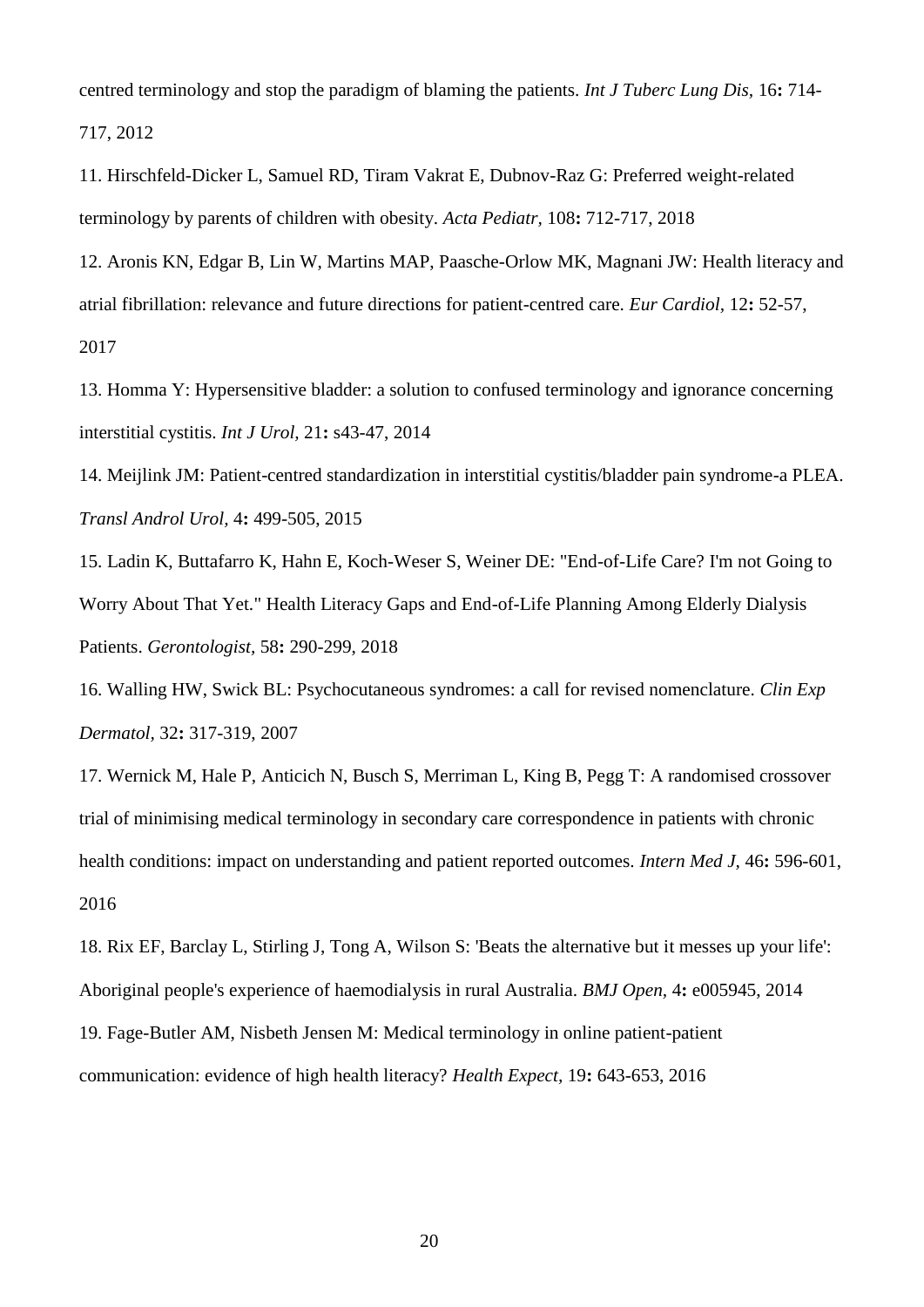20. Guo M, Quensell M, Chang A, Miyamura J, Sentell T: Understanding of key obstetric quality terminology by Asian and Pacific Islander subgroups: implications for patient engagement and health equity. *Matern Child Health,* 22**:** 1543-1548, 2018

<span id="page-20-2"></span>21. Roberti J, Cummings A, Myall M, Harvey J, Lippiett K, Hunt K, Cicora F, Alonso JP, May CR: Work of being an adult patient with chronic kidney disease: a systematic review of qualitative studies. *BMJ Open,* 8**:** e023607, 2018

<span id="page-20-0"></span>22. Teasdale EJ, Leydon G, Fraser S, Roderick P, Taal MW, Tonkin-Crine S: Patients' experiences after CKD diagnosis: a meta-ethnographic study and systematic review. *Am J Kidney Dis,* 70**:** 656- 665, 2017

23. Costantini L, Beanlands H, McCay E, Cattran D, Hladunewich M, Francis D: The selfmanagement experience of people with mild to moderate chronic kidney disease. *Nephrol Nurs J,* 35**:**  147-155, 2008

<span id="page-20-7"></span>24. Greer RC, Crews DC, Boulware LE: Challenges perceived by primary care providers to educating patients about chronic kidney disease. *J Ren Care,* 38**:** 174-181, 2012

<span id="page-20-1"></span>25. Tong A, Manns B, Hemmelgarn B, Wheeler DC, Evangelidis N, Tugwell P, Crowe S, Van Biesen W, Winkelmayer WC, O'Donoghue D, Tam-Tham H, Shen JI, Pinter J, Larkins N, Youssouf S, Mandayam S, Ju A, Craig JC: Establishing core outcome domains in hemodiaysis: standardized outcomes in nephrology - hemodialysis (SONG-HD) consensus workshop. *Am J Kidney Dis,* 69**:** 97- 107, 2017

<span id="page-20-3"></span>26. Tong A, Sainsbury P, Craig J: Consolidated criteria for reporting qualitative research (COREQ): a 32-item checklist for interviews and focus groups. *Int J Qual Health Care,* 19**:** 349-357, 2007

<span id="page-20-4"></span>27. Tong A, Winkelmayer WC, Craig JC: Qualitative research in CKD: an overview of methods and applications. *Am J Kidney Dis,* 64**:** 338-346, 2014

<span id="page-20-5"></span>28. Kitzinger J: Introducing focus groups. *BMJ,* 311**:** 288-302, 1995

<span id="page-20-6"></span>29. Dageforde LA, Cavanaugh KL: Health literacy: emerging evidence and applications in kidney disease care. *Adv Chronic Kidney Dis,* 20**:** 311-319, 2013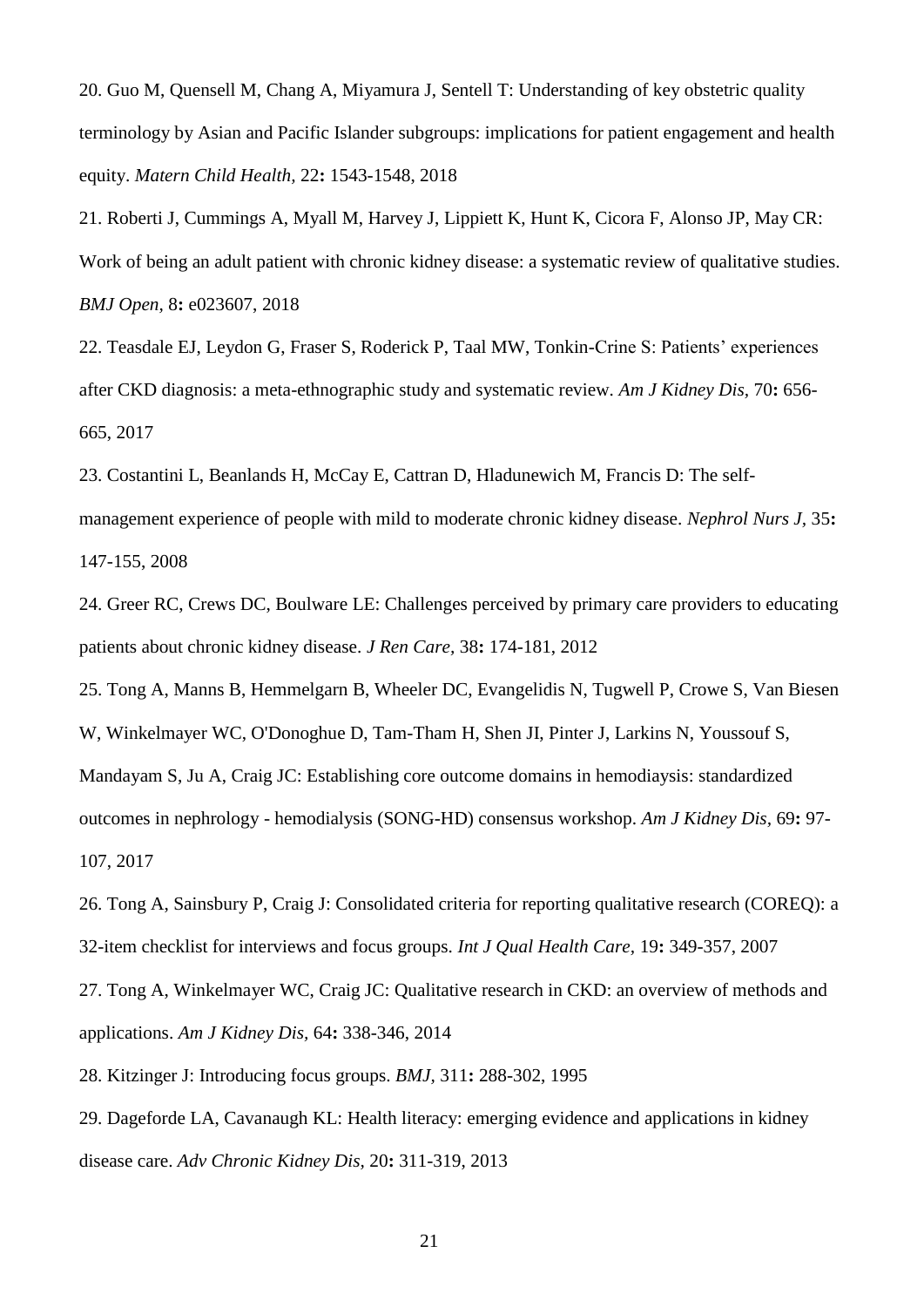<span id="page-21-0"></span>30. Gittelman MA, Mahabee-Gittens EM, Gonzalez-del-Rey J: Common medical terms defined by parents: are we speaking the same language? *Pediatr Emerg Care,* 20**:** 754-748, 2004

<span id="page-21-1"></span>31. O'Connell RL, Hartridge-Lambert SK, Din N, St John ER, Hitchins C, Johnson T: Patients' understanding of medical terminology used in the breast clinic. *Breast,* 22**:** 836-838, 2013

<span id="page-21-2"></span>32. Fields AM, Freiberg CS, Fickenscher A, Shelley KH: Patients and jargon: are we speaking the same language? *J Clin Anesth,* 20**:** 343-346, 2008

<span id="page-21-3"></span>33. Hsu CY, Chertow GM: Chronic renal confusion: insufficiency, failure, dysfunction, or disease. *Am J Kidney Dis,* 36**:** 415-418, 2000

<span id="page-21-4"></span>34. Tiu H, Fagerlin A, Roney M, Kerr E, Ojo A, Rothman E, Nunes JW: Provider perspectives on chronic kidney disease diagnosis delivery. *Clin Nephrol,* 89**:** 205-213, 2018

<span id="page-21-5"></span>35. IOM: Institute of the Medicine. Roundtable on Health Literacy; Board on Population Health and Public Health Practice. Facilitating State Health Exchange Communication Through the Use of Health Literate Practices: Workshop Summary. ISBN 978-0-309-22029-3. Washington DC, Institute of the Medicine, 2012

<span id="page-21-6"></span>36. Taylor DM, Bradley JA, Bradley C, Draper H, Johnson R, Metcalfe W, Oniscu G, Robb M,

Tomson C, Watson C, Ravanan R, Roderick P: Limited health literacy in advanced kidney disease. *Kidney Int,* 90**:** 685-695, 2016

37. Morony S, Flynn M, McCaffery KJ, Jansen J, Webster AC: Readability of written materials for CKD patients: a systematic review. *Am J Kidney Dis,* 65**:** 842-850, 2015

<span id="page-21-7"></span>38. Fraser SD, Roderick PJ, Casey M, Taal MW, Yuen HM, Nutbeam D: Prevalence and associations of limited health literacy in chronic kidney disease: a systematic review. *Nephrol Dial Transplant,* 28**:**  129-137, 2013

39. Taylor DM, Bradley JA, Bradley C, Draper H, Dudley C, Fogarty D, Fraser S, Johnson R, Leydon GM, Metcalfe W, Oniscu GC, Robb M, Tomson C, Watson CJE, Ravanan R, Roderick P: Limited health literacy is associated with reduced access to kidney transplantation. *Kidney Int,* 95**:** 1244-1252, 2019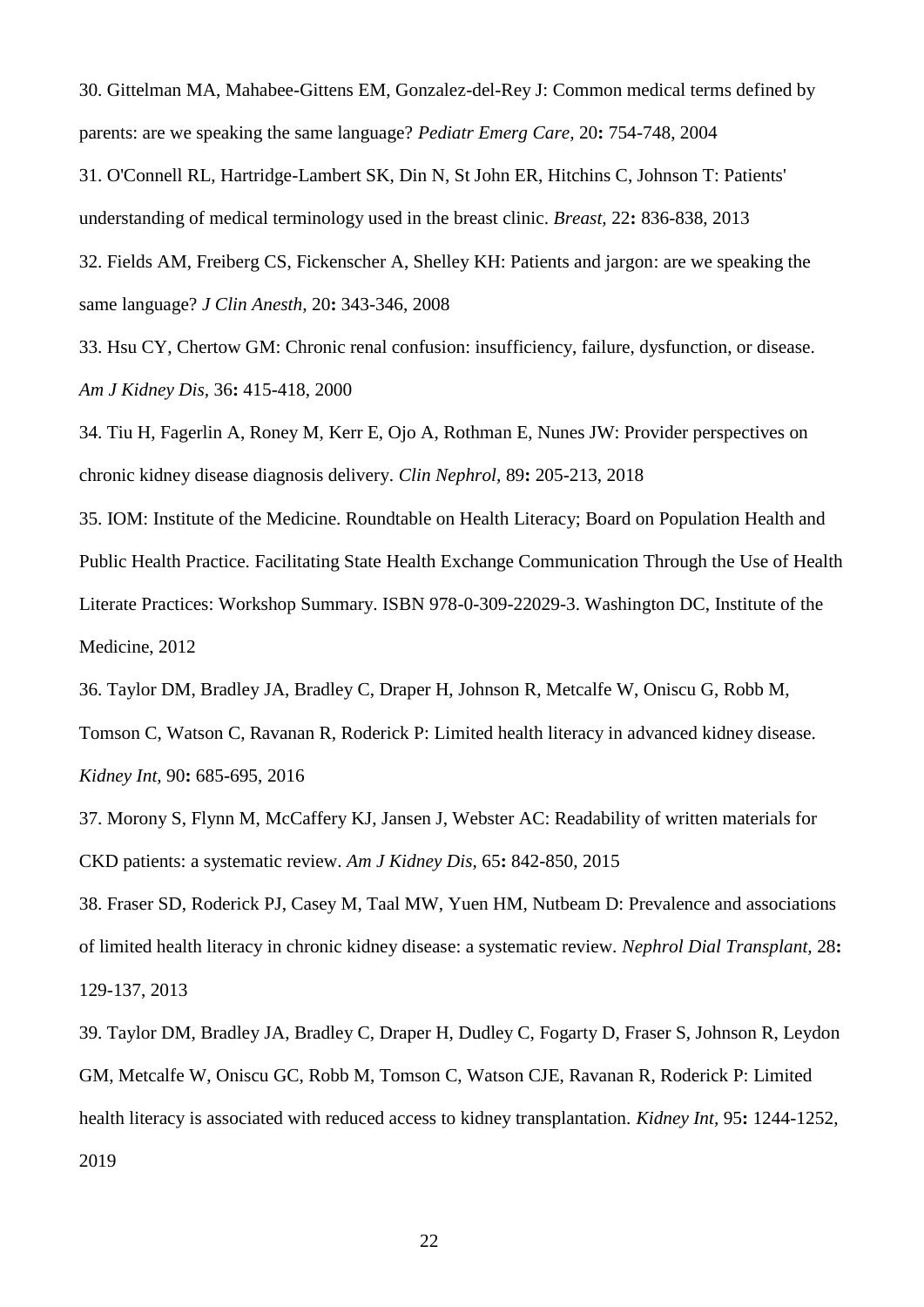40. Dodson S, Osicka T, Huang L, McMahon LP, Roberts MA: Multifacted assessment of health literacy in people receiving dialysis: assocations with psychological stress and quality of life. *J Health Comm,* 21**:** 91-98, 2016

<span id="page-22-0"></span>41. Donovan-Kicken E, Mackert M, Guinn TD, Tollison, AC, Breckinridge B, Pont SJ: Health literacy, self-efficacy, and patients' assessment of medical disclosure and consent documentation. *Health Communication,* 27**:** 581-590, 2012

<span id="page-22-1"></span>42. Cabre MT: Terminology and translation. (p356–365). In: *Handbook of Translation Studies.* edited by GAMBIER Y, VAN DOORSLAER L, Amsterdam, The Netherlands, John Benjamins Publishing Company, 2010, pp 356–365

<span id="page-22-2"></span>43. Davison SN, Simpson C: Hope and advance care planning in patients with end stage renal disease: qualitative interview study. *BMJ,* 333**:** 886, 2006

<span id="page-22-3"></span>44. Curtis JR, Engelberg R, Young JP, Vig LK, Reinke LF, Wenrich MD, McGrath B, McCown E, Back AL: An approach to understanding the interaction of hope and desire for explicit prognostic information among individuals with severe chronic obstructive pulmonary disease or advanced cancer. *J Palliat Med,* 11**:** 610-620, 2008

<span id="page-22-4"></span>45. Schell JO, Green JA, Tulsky JA, Arnold RM: Communication skills training for dialysis decisionmaking and end-of-life care in nephrology. *Clin J Am Soc Nephrol,* 8**:** 675-680, 2013

<span id="page-22-5"></span>46. KDIGO: Consensus Conference on Nomenclature for Kidney Function and Disease available at <https://kdigo.org/conferences/nomenclature/> (Accessed 16th July 2019). 2019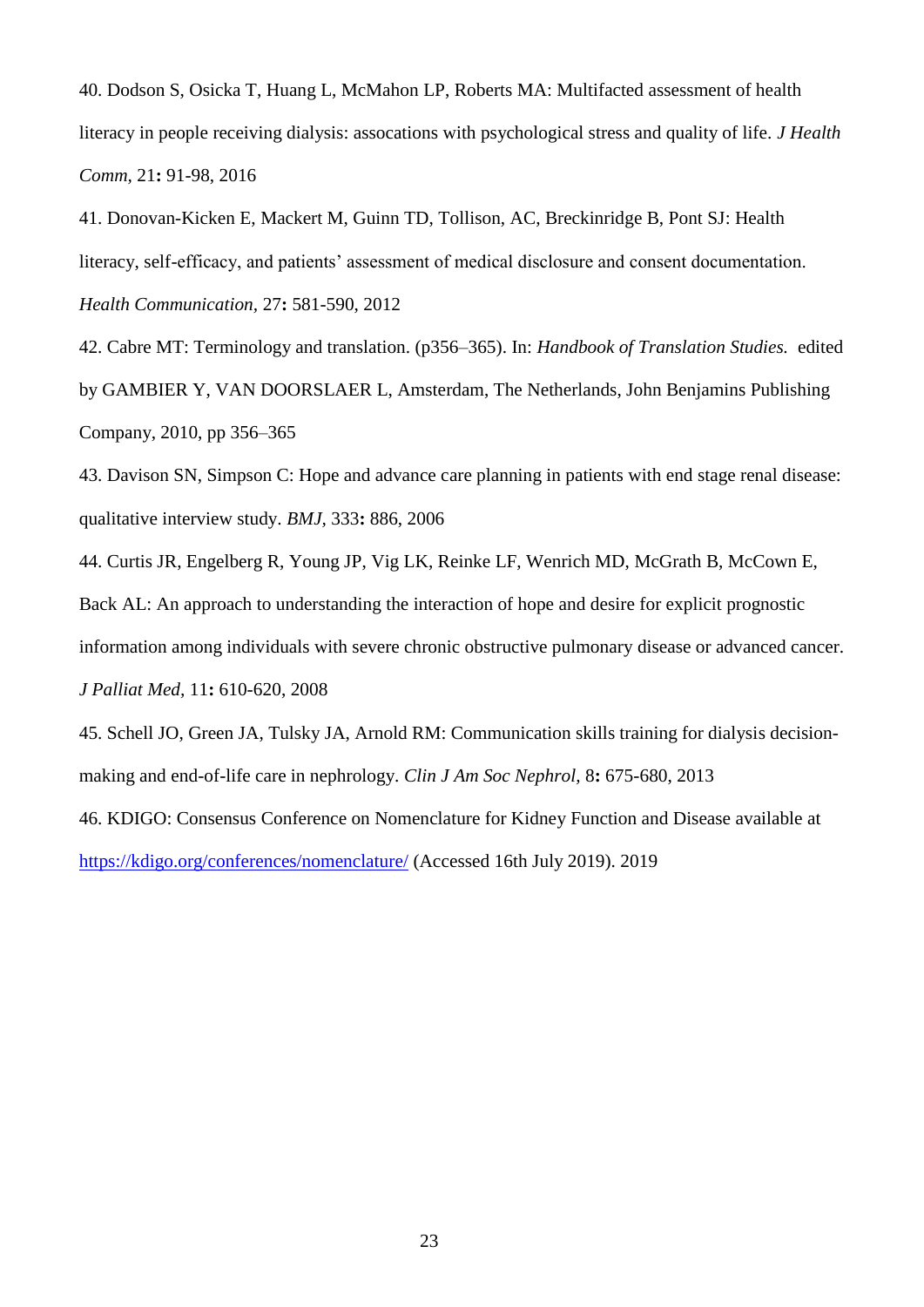## **Table 1. Characteristics of the participants (N=67)**

| <b>Characteristics</b>                              | N (%)   |
|-----------------------------------------------------|---------|
| <b>Role</b>                                         |         |
| Patient                                             | 54 (81) |
| Caregiver                                           | 13 (19) |
| <b>Sex</b>                                          |         |
| Male                                                | 24 (36) |
| Female                                              | 43 (64) |
| <b>Country</b>                                      |         |
| United States (3 groups)                            | 21(31)  |
| Australia (4 groups)                                | 28 (42) |
| United Kingdom (3 groups)                           | 18(27)  |
| <b>Ethnicity<sup>a</sup></b>                        |         |
| White                                               | 42 (63) |
| African American                                    | 11 (16) |
| African British                                     | 4(6)    |
| Asian                                               | 4(6)    |
| Other <sup>a</sup>                                  | 6(9)    |
| Age (years)                                         |         |
| 18-30                                               | 4(6)    |
| $31 - 50$                                           | 20 (30) |
| 51-70                                               | 38 (57) |
| >70                                                 | 5(7)    |
| <b>Marital status</b>                               |         |
| Single                                              | 16(24)  |
| Married/Partnered                                   | 39 (58) |
| Divorced/separated                                  | 10(15)  |
| Widowed                                             | 2(3)    |
| <b>Number of children</b>                           |         |
| 0                                                   | 18(27)  |
| $1 - 2$                                             | 32 (48) |
| 3 or more                                           | 1725    |
| <b>Employment</b>                                   |         |
| Full time                                           | 24 (36) |
| Part time/casual                                    | 11 (16) |
| Student                                             | 3(4)    |
| Not employed/disability                             | 13 (19) |
| Retired                                             | 16(24)  |
| <b>Education</b>                                    |         |
| Before 10th grade (before age 16 years)             | 4(6)    |
| Completed 10 <sup>th</sup> grade (age 16 years)     | 5(7)    |
| Completed 12 <sup>th</sup> grade (ages 17-18 years) | 7(10)   |
| Professional certificate                            | 11 (16) |
| Undergraduate degree                                | 22 (33) |
| Postgraduate degree                                 | 18 (27) |
| Age at time of diagnosis*                           |         |
| <18                                                 | 5(7)    |
| 18-30                                               | 11 (16) |
| $31 - 50$                                           | 23 (34) |
| 51-70                                               | 14(21)  |
| Cause of kidney disease*                            |         |
| <b>Diabetes</b>                                     | 9(13)   |
| Hypertension                                        | 19 (28) |
| <b>PKD</b>                                          | 7(10)   |
| Glomerulonephritis                                  | 19 (28) |
| Infection                                           | 2(3)    |
|                                                     |         |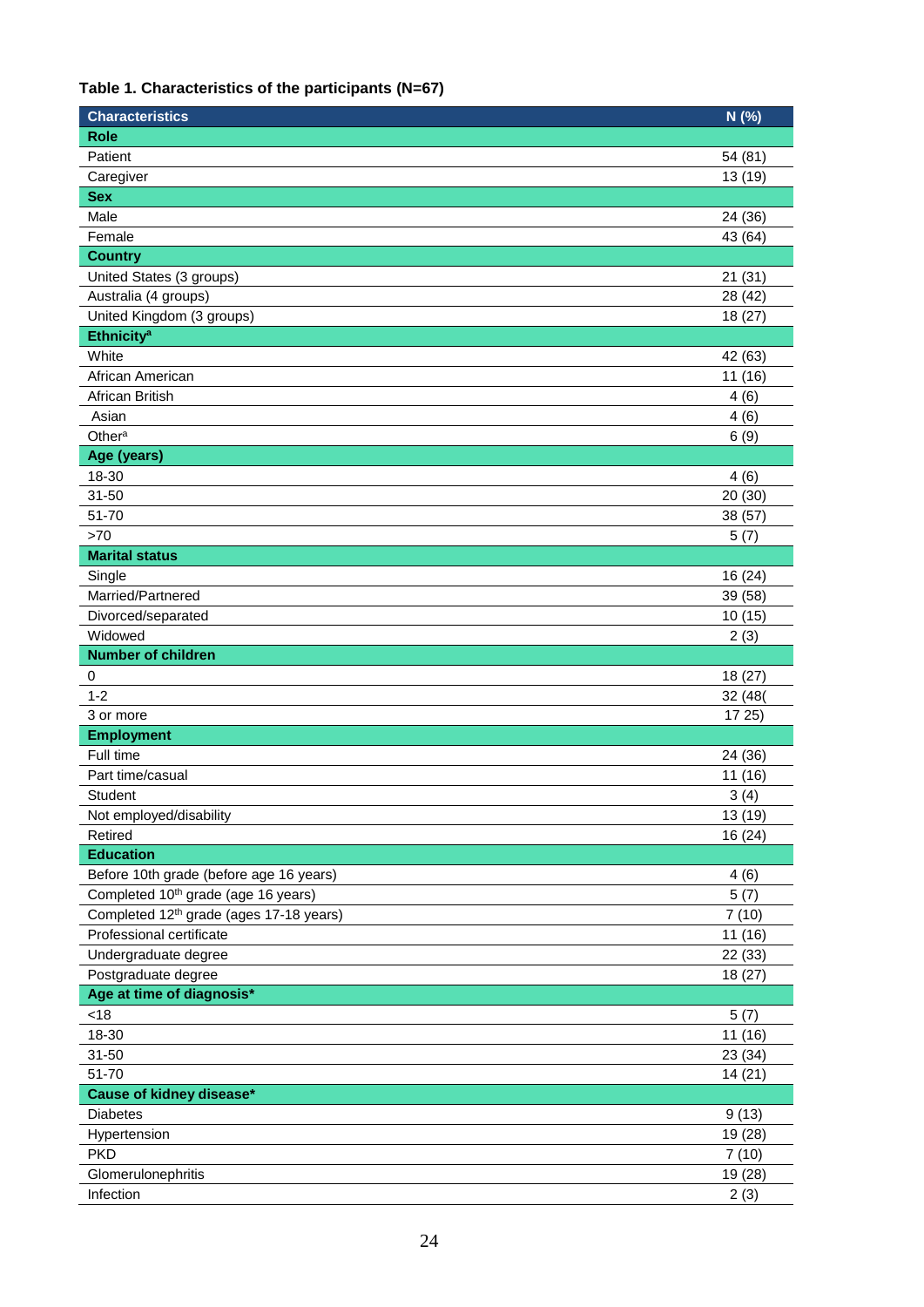| Immune/autoimmune                             | 7(10)   |
|-----------------------------------------------|---------|
| Reflux nephropathy                            | 1(1)    |
| Unknown/don't know                            | 3(4)    |
| Other                                         | 6(9)    |
| Type of kidney replacement therapy (current)* |         |
| None                                          | 16 (24) |
| Hemodialysis                                  | 14 (21) |
| Peritoneal dialysis                           | 4(6)    |
| Kidney transplant                             | 20 (30) |
| <b>Duration of KRT (Current)*</b>             |         |
| Less than 6 months                            | 1(1)    |
| 6 to 12 months                                | 3(4)    |
| 1-3 years                                     | 13 (19) |
| 4-6 years                                     | 7(10)   |
| More than 6 years                             | 15(22)  |

\*not applicable to caregivers; <sup>a</sup>lncluded Hispanic Latino (n=1), Aboriginal Australian (n=1), Pakistani (n=2), Middle Eastern (n=1), Indian (n=1); PKD, polycystic kidney disease; numbers may not total 67 if not reported, or participants could select multiple options. Approximately N=37 refused to participate or did not attend the focus groups due to other commitments, illness, or did not want to participate.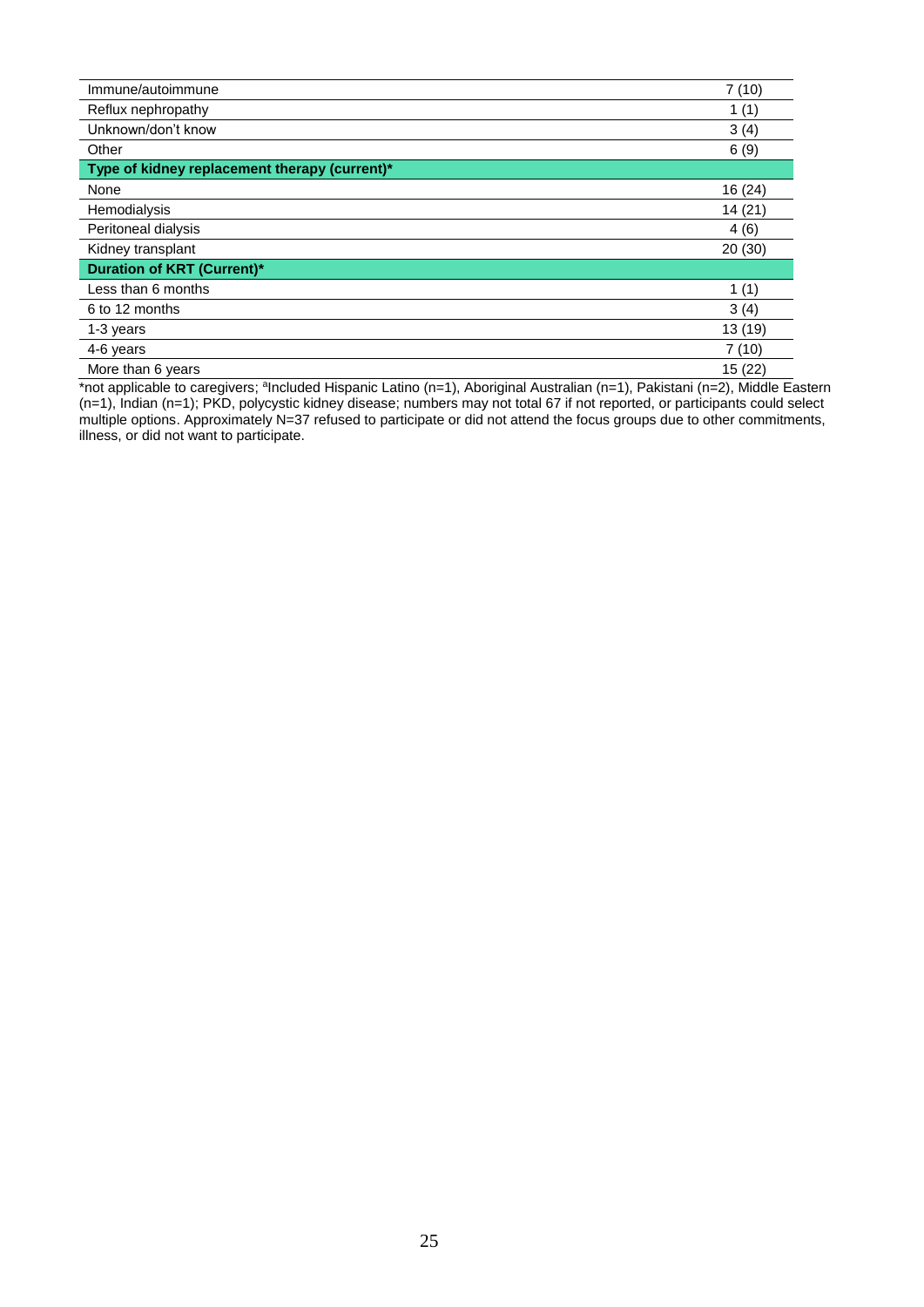# **Table 2: Selected illustrative quotations**

| <b>Theme</b>                                | <b>Quotations</b>                                                                                                                                                                                                                                                                                                                                                                                                                                                                                                                                         |
|---------------------------------------------|-----------------------------------------------------------------------------------------------------------------------------------------------------------------------------------------------------------------------------------------------------------------------------------------------------------------------------------------------------------------------------------------------------------------------------------------------------------------------------------------------------------------------------------------------------------|
|                                             | Provoking and exacerbating undue trauma                                                                                                                                                                                                                                                                                                                                                                                                                                                                                                                   |
| Fear of the<br>unknown                      | Chronic actually sounds terrible right, really bad. (Woman, 30s, P, undergraduate degree, US, G1)                                                                                                                                                                                                                                                                                                                                                                                                                                                         |
|                                             | The fear factor – chronic or end-stage – something you've not heard before, there's also this fear in the back of your mind. If I go and try and look for that, what am<br>I going to uncover? Do I really want to know? If we just changed the terminology a little bit, it might not be as scarybecause you've just not heard that term or it<br>sounds quite extreme or severe. (Woman, 20s, P, undergraduate degree, UK, G9)                                                                                                                          |
| <b>Denoting</b><br>impending death          | End means there is no middle ground. Dialysis is buying me time, even today, after two years of being on dialysis means the end. (Woman, 40s, P, undergraduate<br>degree, US, G3)                                                                                                                                                                                                                                                                                                                                                                         |
|                                             | When you're still trying to deal with having a fistula made, having to go to surgery, having to spend time in hospital, having to be away from your family. Trying to<br>deal with that, and you have that 'end stage' in the back of your head. It really does compound the feelings of desperation and isolation, especially when you are in<br>hospital for a week plus by yourself. (Woman, 50s, P, undergraduate degree, Aus, G5)                                                                                                                    |
|                                             | Start digging the hole it basically says you've hit the end. You're on the cliff, about to fall off. End stage sounds like you're pushing up daisies next week. (Man,<br>50s, P, professional certificate, Aus, G6)                                                                                                                                                                                                                                                                                                                                       |
|                                             | I thought it meant terminal, first time I heard it [end-stage kidney disease]. (Woman, 60s, P, postgraduate degree, UK, G8)                                                                                                                                                                                                                                                                                                                                                                                                                               |
| Despair in having                           | To me that means your kidneys are gone forever. No hope. (Woman, 50s, P, completed 10 <sup>th</sup> grade, US, G1)                                                                                                                                                                                                                                                                                                                                                                                                                                        |
| incurable or<br>untreatable                 | The word disease for me implies that there's a cure, to me. For those three years it was giving me a sense of false hope. We will forever be on immune<br>suppressant drugs with a transplant or we will be on dialysis. There is no cure for us (Woman, 18-30, P, completed 12 <sup>th</sup> grade, US, G2)                                                                                                                                                                                                                                              |
| disease                                     | Once they say 'end-stage,' it's kind of like, why not let nature run its course? (Man, 40s, P, undergraduate degree, US, G2)                                                                                                                                                                                                                                                                                                                                                                                                                              |
|                                             | It was quite upsetting the first time [end-stage kidney disease] was mentioned. It's just basically denial, what does it actually mean? It just feels quite depressing<br>like there's nothing you can do about it. I never thought I would have dialysis. When it was told to me I had kidney issues I was quite young, it gives no hope to<br>your life. What are you going to do next? (Man, 30s, P, postgraduate degree, UK, G9)                                                                                                                      |
| <b>Premature</b><br>labeling and            | Pre dialysis is derogatory. I'm in Stage three I don't want someone telling me I'm pre dialysis because I could change my lifestyle. Right. I mean I could stay in<br>Stage three for the rest of my life. (Woman, 60s, P, postgraduate degree, US, G1)                                                                                                                                                                                                                                                                                                   |
| assumptions                                 | 'Kidney disease without kidney therapy' is not the best. That's putting these people who are still somewhat okay for a period of time in a situation where you're in a<br>chronic situation. (Woman, 30s, P, professional certificate, US, G2)                                                                                                                                                                                                                                                                                                            |
|                                             | It's probably better to talk about the function that they do have, than what might happen in the future. (Man, 50s, P, postgraduate degree, US, G2)                                                                                                                                                                                                                                                                                                                                                                                                       |
|                                             | [Pre-dialysis] alludes to something that might not happen for that person. It goes back to the whole fear thing. If you're called a pre-dialysis patient, it's like oh, is<br>time ticking before I start that? (Woman, 18-30, P, undergraduate degree, UK, G9)                                                                                                                                                                                                                                                                                           |
|                                             | I would love to think that everybody would not have to go on dialysis, because I can deal with taking tablets. I just can't deal with being stuck to a machine.<br>(Woman, 30s, P, professional certificate, UK, G10)                                                                                                                                                                                                                                                                                                                                     |
| Judgment,<br>stigma, and<br>failure of self | I had a two or three year span of a really bad depression after all of those diagnoses, and on top of the depression being labeled with a disease. (Woman, 18-30,<br>P, completed 12 <sup>th</sup> grade, US, G2)                                                                                                                                                                                                                                                                                                                                         |
|                                             | So the connotation of that word, isn't helpful. Your kidneys fail and so will you. By association, your physical existence is failing, so kidney's aren't working<br>possibly, kidney's are reducing function might be better because that's a little more succinct. Separate it from the person. If you've got chronic, or I've got chronic<br>kidney failure, it's a little bit pointed. And psychologically, that doesn't help, because we're probably all troubled with depression at some point. (Man, 50s, P,<br>professional certificate, Aus, G4) |
|                                             | I sometimes struggled with different medical professionals who said to me 'oh, you've got kidney failure' and it was a bit like, I had done something wrong. I had a<br>bacterial infection and autoimmune disease and I couldn't control all those factors but I felt like sometimes when kidney failure was used at me by other people. I<br>just felt criticized. (Women, 50s, P, undergraduate degree, Aus, G5)                                                                                                                                       |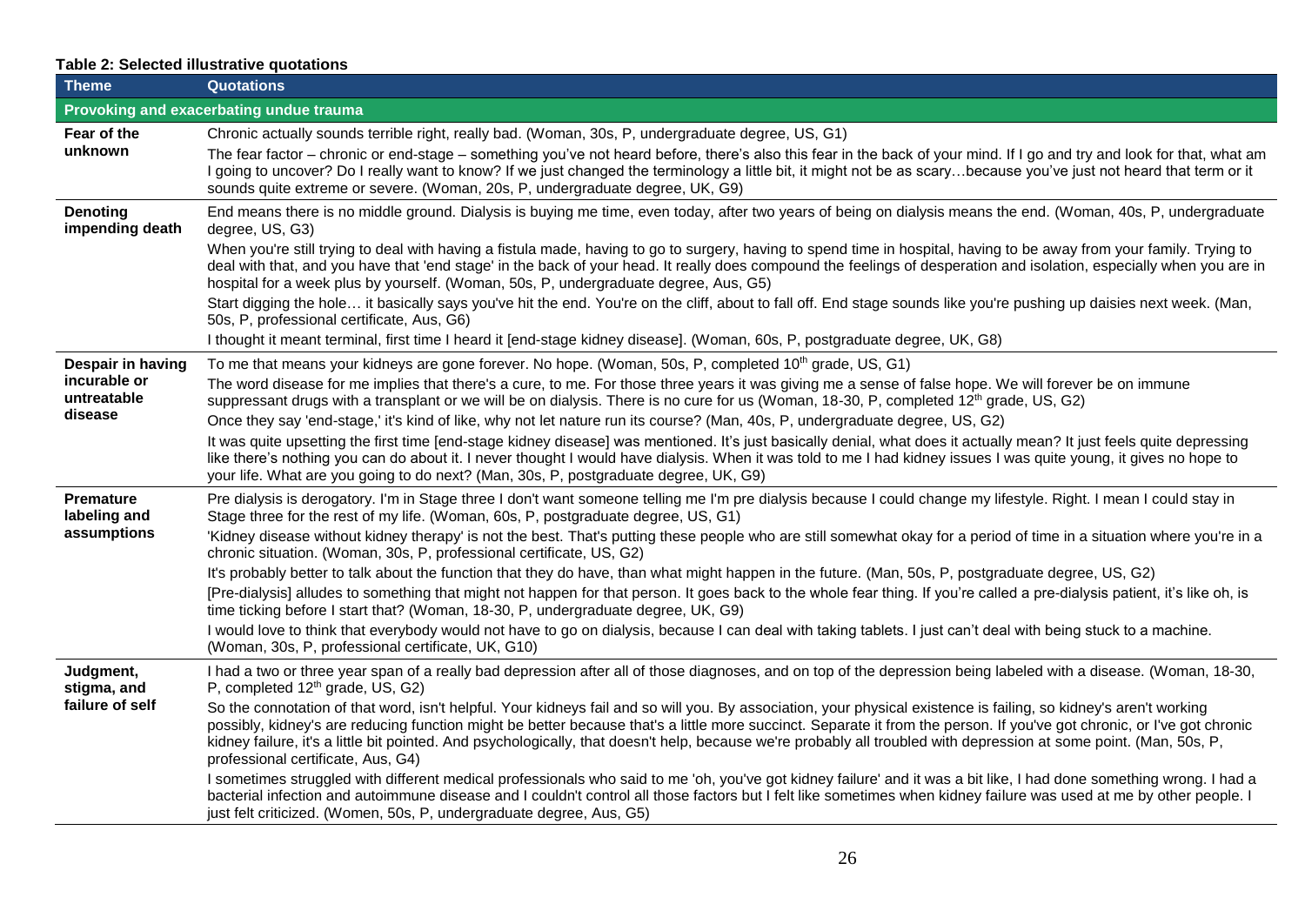| <b>Frustrated by ambiguity</b>                |                                                                                                                                                                                                                                                                                                                                                                                                                                                                                                                                                                                                                                                                                                                                                                                                                                                                                                                                                                                                                                                                                                                                                                                                                                                                            |  |
|-----------------------------------------------|----------------------------------------------------------------------------------------------------------------------------------------------------------------------------------------------------------------------------------------------------------------------------------------------------------------------------------------------------------------------------------------------------------------------------------------------------------------------------------------------------------------------------------------------------------------------------------------------------------------------------------------------------------------------------------------------------------------------------------------------------------------------------------------------------------------------------------------------------------------------------------------------------------------------------------------------------------------------------------------------------------------------------------------------------------------------------------------------------------------------------------------------------------------------------------------------------------------------------------------------------------------------------|--|
| <b>Confused by</b><br>medicalized<br>language | Doctors don't have to speak a different language to the patients and their families, they can just spell it out and just say exactly what it is, don't use doctor jargon,<br>just use words that every day people can understand. There's been times when I'm in the hospital with her [my mum] and I'm hearing things, I'm like, "Why is he<br>just not saying it straight out? Like you're using all these big words and stuff." (Woman, 18-30, C, postgraduate degree, US, G3)<br>Kidney is talking about kidney specifically whereas renal is talking about the overall renal function. (Man, 50s, P, professional certificate, Aus, G6)<br>Low clearance is one of them, so confusing. (Woman, 50s, P, postgraduate degree, UK, G8)<br>All the discussions the doctors were having around me, GFR, GFR. I just couldn't understand one bit of it. It scared me because no one was telling me anything. I<br>felt like a cattle being led into slaughter. I couldn't understand. I was told, you've got to have a fistula. I said, excuse me. GFR, fistula, what are we talking of here?<br>(Man, 60s, P, postgraduate degree, UK, G8)<br>It's about making things simple for everybody, so that language isn't a weapon. (Woman, 50s, P, postgraduate degree, UK, G8) |  |
| <b>Lacking personal</b><br>relevance          | Also, there's a misunderstanding, his kidney function is perfect. There's nothing wrong with his kidney function, but his kidney has to be removed, and it's because<br>of a cancer. The labeling for him as the end stage, of a kidney function, was not really appropriate. (Woman, 50s, C, postgraduate degree, US, G2)                                                                                                                                                                                                                                                                                                                                                                                                                                                                                                                                                                                                                                                                                                                                                                                                                                                                                                                                                 |  |
|                                               | Even when they're putting the GFR out there for you to read and understand they have in parenthesis that if you're African American it's a different number, but<br>they didn't explain why it's a different number, that my muscle mass is different. So if I understood that, then I would have, I could have possibly understood GFR a<br>lot earlier in my journey than it took me all these years to understand. (Woman, 40s, P, undergraduate degree, US, G3)<br>Pre-kidney replacement, it is not luxury that everybody has. (Woman, 18-30, P, completed 12 <sup>th</sup> grade, US, G3)                                                                                                                                                                                                                                                                                                                                                                                                                                                                                                                                                                                                                                                                            |  |
| <b>Baffled by</b>                             | As long as there's like clear definitions to the stages, then that would work. (Woman, 30s, P, professional certificate, US, G2)                                                                                                                                                                                                                                                                                                                                                                                                                                                                                                                                                                                                                                                                                                                                                                                                                                                                                                                                                                                                                                                                                                                                           |  |
| imprecision in<br>meaning                     | Is it just kidney failure? Can we just ditch the end stage rubbish? Because that's the period when your kidneys actually fail. You know, when they're, when, they're<br>no longer able to do the job filtering out the fluids and the toxins. (Woman, 60s, P, postgraduate degree, Aus, G5)                                                                                                                                                                                                                                                                                                                                                                                                                                                                                                                                                                                                                                                                                                                                                                                                                                                                                                                                                                                |  |
|                                               | I'd rather them say your kidney function, because you know that they're still working, but you don't know how bad it is. If they say your kidney function is getting<br>worse, then you can deal with that. But when they say now you're at stage three, now you're at stage four kidney disease, you think, what is that? What is stage<br>three, what is stage four? (Woman, 50s, P, completed 10 <sup>th</sup> grade, UK, G10)                                                                                                                                                                                                                                                                                                                                                                                                                                                                                                                                                                                                                                                                                                                                                                                                                                          |  |
| Opposed to<br>obsolete terms                  | The more technology develops, the less appropriate that word end becomes. I know that there are people out there for whom it is almost the end. But for the<br>majority of people  Well I think the majority of people, there are life sustaining treatments out there. Dialysis and transplant. (Woman, 40s, P, undergraduate<br>degree, Aus, G7)                                                                                                                                                                                                                                                                                                                                                                                                                                                                                                                                                                                                                                                                                                                                                                                                                                                                                                                         |  |
|                                               | So I've been end stage for 14 years. (Woman, 60s, P, professional certificate, Aus, G7)                                                                                                                                                                                                                                                                                                                                                                                                                                                                                                                                                                                                                                                                                                                                                                                                                                                                                                                                                                                                                                                                                                                                                                                    |  |
|                                               | <b>Making sense of the prognostic enigma</b>                                                                                                                                                                                                                                                                                                                                                                                                                                                                                                                                                                                                                                                                                                                                                                                                                                                                                                                                                                                                                                                                                                                                                                                                                               |  |
| Conceptualizing<br>level of kidney            | I'm still having trouble understanding what GFR is, I still don't have that. So you all are saying numbers and percentages. (Woman, 50s, P, before 10 <sup>th</sup> grade, US,<br>G <sub>1</sub>                                                                                                                                                                                                                                                                                                                                                                                                                                                                                                                                                                                                                                                                                                                                                                                                                                                                                                                                                                                                                                                                           |  |
| function                                      | I used to get confused about kidney failure and my nephrologist would say 'your not in kidney failure yet, you've got kidney disease.' So [my nephrologist] was<br>using it as the end point kidney failure but I was thinking my kidneys are failing. (Woman, 50s, P, undergraduate degree, Aus, G5)                                                                                                                                                                                                                                                                                                                                                                                                                                                                                                                                                                                                                                                                                                                                                                                                                                                                                                                                                                      |  |
|                                               | They utilize GFR to put you into whatever the stage is that your in. (Woman, 40s, P, undergraduate degree, Aus, G7) I like that better than the whole end stage.<br>(Woman, 60s, P, professional certificate, Aus, G7)                                                                                                                                                                                                                                                                                                                                                                                                                                                                                                                                                                                                                                                                                                                                                                                                                                                                                                                                                                                                                                                     |  |
|                                               | So what is this level, is that good or bad? Because I didn't really understand. If it's at this level, because they take your bloods, if it's at this level does it mean it's<br>good? Does it mean that I have to start preparing for my funeral plans? (Woman, 50s, P, undergraduate degree, UK, G8)                                                                                                                                                                                                                                                                                                                                                                                                                                                                                                                                                                                                                                                                                                                                                                                                                                                                                                                                                                     |  |
| <b>Correlating with</b>                       | The symptoms are not matched up at all. I was in stage five and I still didn't have any symptoms. (Woman, 30s, P, undergraduate degree, US, G1)                                                                                                                                                                                                                                                                                                                                                                                                                                                                                                                                                                                                                                                                                                                                                                                                                                                                                                                                                                                                                                                                                                                            |  |
| symptoms and<br>life impact                   | And in the stages say this part is going to increase or this symptom may increase in severity in this stage. That way it won't be click like a surprise when it<br>happens. (Woman, 40s, P, undergraduate degree, US, G1)                                                                                                                                                                                                                                                                                                                                                                                                                                                                                                                                                                                                                                                                                                                                                                                                                                                                                                                                                                                                                                                  |  |
|                                               | My doctor said, well you can have dialysis anytime now. It's a matter of how you're feeling. And I was going back and saying I'm feeling really good. But the<br>strange thing I found was, earlier on, I was feeling much more sick and that wasn't coinciding with my bloods? I've got a few major diseases so it was really difficult                                                                                                                                                                                                                                                                                                                                                                                                                                                                                                                                                                                                                                                                                                                                                                                                                                                                                                                                   |  |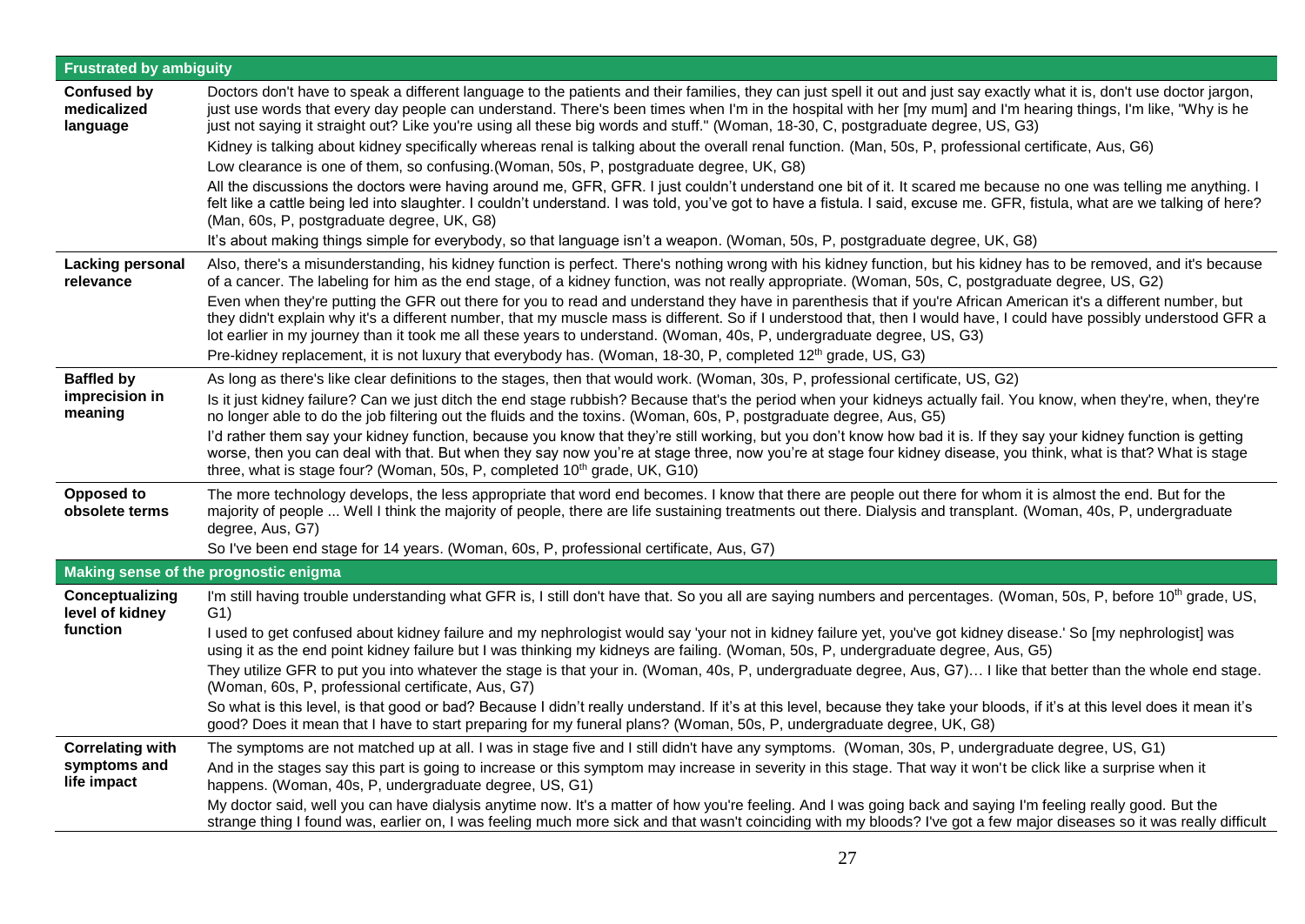|                                                                  | to work out where the fatigue's coming from or where the nausea's coming from. (Woman, 50s, P, undergraduate degree, Aus, G5)                                                                                                                                                                                                                                                                                                                                                                                                                                                                                                                                                                                                                                                                                                                                                                                                                                                                                                                                                                                                                                                                                                                                                                                                                                                                                                                                                                    |
|------------------------------------------------------------------|--------------------------------------------------------------------------------------------------------------------------------------------------------------------------------------------------------------------------------------------------------------------------------------------------------------------------------------------------------------------------------------------------------------------------------------------------------------------------------------------------------------------------------------------------------------------------------------------------------------------------------------------------------------------------------------------------------------------------------------------------------------------------------------------------------------------------------------------------------------------------------------------------------------------------------------------------------------------------------------------------------------------------------------------------------------------------------------------------------------------------------------------------------------------------------------------------------------------------------------------------------------------------------------------------------------------------------------------------------------------------------------------------------------------------------------------------------------------------------------------------|
|                                                                  | I could see vomiting and all the symptoms but I didn't understand how that was connected. (Woman, 18-30, C, completed 12 <sup>th</sup> grade, Aus, G5)                                                                                                                                                                                                                                                                                                                                                                                                                                                                                                                                                                                                                                                                                                                                                                                                                                                                                                                                                                                                                                                                                                                                                                                                                                                                                                                                           |
| <b>Predicting</b><br>progression and<br>need for<br>intervention | There was really no set amount of time that each stage went through. We were initially told okay, stage 2, you've got at least about two years, then you'll go into<br>stage 3, and you'll have about six months to a year. No, that didn't happen, it just went off the cliff. (Woman, 50s, P, postgraduate degree, US, G2)<br>Is it one of those things that you put a time onto though? Because that's the difficulty. Because if you're at stage one, how long are you going to be stage one for,<br>how long before stage two? (Man, 50s, P, professional certificate, Aus, G7)                                                                                                                                                                                                                                                                                                                                                                                                                                                                                                                                                                                                                                                                                                                                                                                                                                                                                                             |
|                                                                  | Staging could be useful if there are different stages of treatment, depending on where you're at. But if the treatment doesn't change, then GFR effectively is you<br>measure where you sit on a spectrum, which is effectively what staging is right? (Woman, 40s, P, undergraduate degree, Aus, G7)                                                                                                                                                                                                                                                                                                                                                                                                                                                                                                                                                                                                                                                                                                                                                                                                                                                                                                                                                                                                                                                                                                                                                                                            |
|                                                                  | Stage one is your kidneys are not working, full stop. Stage two is getting bad, stage three is getting to the fistula stage, stage four, dialysis, stage five is not<br>working. (Woman, 50s, P, postgraduate degree, UK, G8)                                                                                                                                                                                                                                                                                                                                                                                                                                                                                                                                                                                                                                                                                                                                                                                                                                                                                                                                                                                                                                                                                                                                                                                                                                                                    |
| <b>Mobilizing self-management</b>                                |                                                                                                                                                                                                                                                                                                                                                                                                                                                                                                                                                                                                                                                                                                                                                                                                                                                                                                                                                                                                                                                                                                                                                                                                                                                                                                                                                                                                                                                                                                  |
| Confronting<br>reality                                           | The words are kind of damaging and painful to the patient, but they're a necessary damage, because you have to understand. End-stage is a really harsh term, but<br>I feel like it's a good term, because you have to really drill it home that that really is the last stage of whatever you're going through. You can't in your head be like,<br>if you hadn't been told end stage. If you'd been told that you're a stage 5, in my head at 14, I would have been like, oh, it's just stage 5. I can still reverse it. But<br>when they told me it was end stage and that I had a disease, like, a chronic condition that would go on forever, that really helped me understand, however much it<br>hurt. However much it pained me to understand that I was going to be like this for the rest of my life. (Woman, 18-30, P, completed 12 <sup>th</sup> grade, US, G2)<br>What patients want is honesty. They don't want any BS. They want to know what the situation is. The term chronic explains that your kidneys have given up the<br>ghost, and you need mechanical assistance to help you. (Mans, 60s, P, professional certificate, Aus, G6)<br>Heart conditions are much more prevalent than renal disease, it's better known through the public, everybody's known somebody who's had a heart attack or their<br>family. They use things like congestive heart failure, they say heart failure, they talk about angina. These are all quite serious terms, but we do it – then heart |
|                                                                  | attack. They have connotations to scare the heck out of people as well. How do you impart bad news and serious news which can impact on someone's life? You<br>can make them devastated, but on the other hand there are people resistant to getting the message. (Man, 60s, P, postgraduate degree, UK, G9)                                                                                                                                                                                                                                                                                                                                                                                                                                                                                                                                                                                                                                                                                                                                                                                                                                                                                                                                                                                                                                                                                                                                                                                     |
| Enabling                                                         | It makes you prepare cause this is the end of the stage. I'm like okay well I have some time to figure things out. (Woman, 30s, P, undergraduate degree, US, G1)                                                                                                                                                                                                                                                                                                                                                                                                                                                                                                                                                                                                                                                                                                                                                                                                                                                                                                                                                                                                                                                                                                                                                                                                                                                                                                                                 |
| planning and<br>preparation                                      | But I think the stages are beneficial in that they give you a sense of planning. If you allow them to cause anxiety, or give you something to start researching online,<br>then it could not be very good, but I think the planning aspect of the stages is beneficial. (Woman, 30s, P, professional certificate, US, G2)                                                                                                                                                                                                                                                                                                                                                                                                                                                                                                                                                                                                                                                                                                                                                                                                                                                                                                                                                                                                                                                                                                                                                                        |
| <b>Taking ownership</b><br>for change                            | Pre dialysis in my mind that says I'm about to go on dialysis but then I'm going to wonder is there something I can do to keep me from going on dialysis if you put it<br>that way. (Woman, 50s, P, completed 12 <sup>th</sup> grade, US, G1)                                                                                                                                                                                                                                                                                                                                                                                                                                                                                                                                                                                                                                                                                                                                                                                                                                                                                                                                                                                                                                                                                                                                                                                                                                                    |
|                                                                  | It explains the disease but it lets you know if you have to change. You could say pre-dialysis and if you change you're not going to go to chronic. You got chronic<br>and you change. You won't go to full blown kidney disease. (Man, 50s, P, undergraduate degree, US, G1)                                                                                                                                                                                                                                                                                                                                                                                                                                                                                                                                                                                                                                                                                                                                                                                                                                                                                                                                                                                                                                                                                                                                                                                                                    |
|                                                                  | CKD stages works more people because as human beings, we're goal oriented. I'm in Stage one or however it's classified, and if I do these things, it'll keep me<br>from moving to stage two. A step down. You're working to keep from being in if going down the scale. Right. It's closer to the machine then. (Woman, 50s, P,<br>completed 12 <sup>th</sup> grade, US, G1)                                                                                                                                                                                                                                                                                                                                                                                                                                                                                                                                                                                                                                                                                                                                                                                                                                                                                                                                                                                                                                                                                                                     |
|                                                                  | And they have to categorize it for me as a patient to know so that I can get my act together, maybe. (Woman, 40s, P, undergraduate degree, US, G3)                                                                                                                                                                                                                                                                                                                                                                                                                                                                                                                                                                                                                                                                                                                                                                                                                                                                                                                                                                                                                                                                                                                                                                                                                                                                                                                                               |
| <b>Learning medical</b><br>terms for self-<br>advocacy           | I'm actually very grateful for the big words and understanding the terminology, exactly what they mean. Because I can actually have a full interactive conversation<br>with my doctor, or any doctor, and they cannot really tell me anything that I don't understand. Understanding the big words, although it can be intimidating, this is<br>your life. It's not going to change. For me, I'm appreciative of the words.(Woman, 30s, P, professional certificate, US, G2)                                                                                                                                                                                                                                                                                                                                                                                                                                                                                                                                                                                                                                                                                                                                                                                                                                                                                                                                                                                                                     |
|                                                                  | We are much more capable of shaping ourselves to their language. (Woman, 50s, P, undergraduate degree, Aus, G5)                                                                                                                                                                                                                                                                                                                                                                                                                                                                                                                                                                                                                                                                                                                                                                                                                                                                                                                                                                                                                                                                                                                                                                                                                                                                                                                                                                                  |
|                                                                  | This is a different language. Languages do different things, like engineers have languages, nurses have languages, and I thought I'm going to learn the language. I<br>deliberately wrote down all the terms that I didn't understand, and then I started reading the relevant clinical journals, but only the clinical ones, so I could try and<br>teach myself, a self-taught one on it. The most useful things that people explained to me were GFR and creatinine, and the idea that one is high and one is low. So<br>I've come to terms with the beast. (Woman, 50s, P, postgraduate degree, UK, G8)                                                                                                                                                                                                                                                                                                                                                                                                                                                                                                                                                                                                                                                                                                                                                                                                                                                                                       |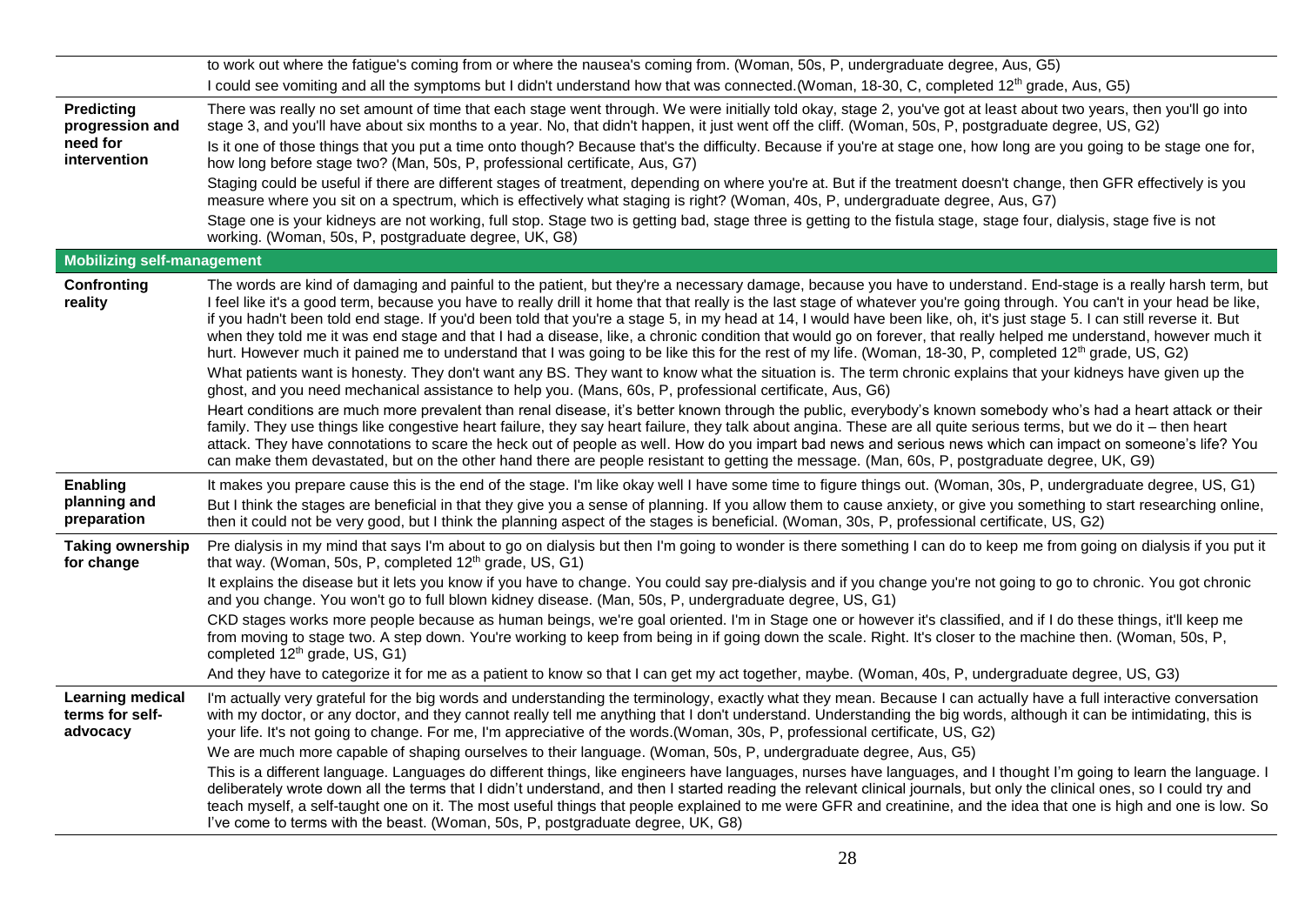Educating others Its also hard for the families. You've got to think about how that terminology is used in the general population. It has a very final ring to it. You don't want your family frightened to death because you really need them. (Woman, 50s, P, undergraduate degree, Aus, G5) I would say kidney so I can help educate someone else. (Woman, 30s, P, professional certificate, Aus, G5) You think there would be more support and less stigma if your family and friends understood more about it? Rather than just being told, "Oh, end stage kidney disease". (Woman, 60s, P, undergraduate degree, Aus, G5) But then if you have to explain to parents, siblings, child, I have end-stage kidney failure, they're probably going to understand even less than we do. Potentially it could be detrimental. (Woman, 18-30, P, undergraduate degree, UK, G9)

P, patient; C, caregiver; AUS, Australia; UK, United Kingdom; US, United States; G, group ID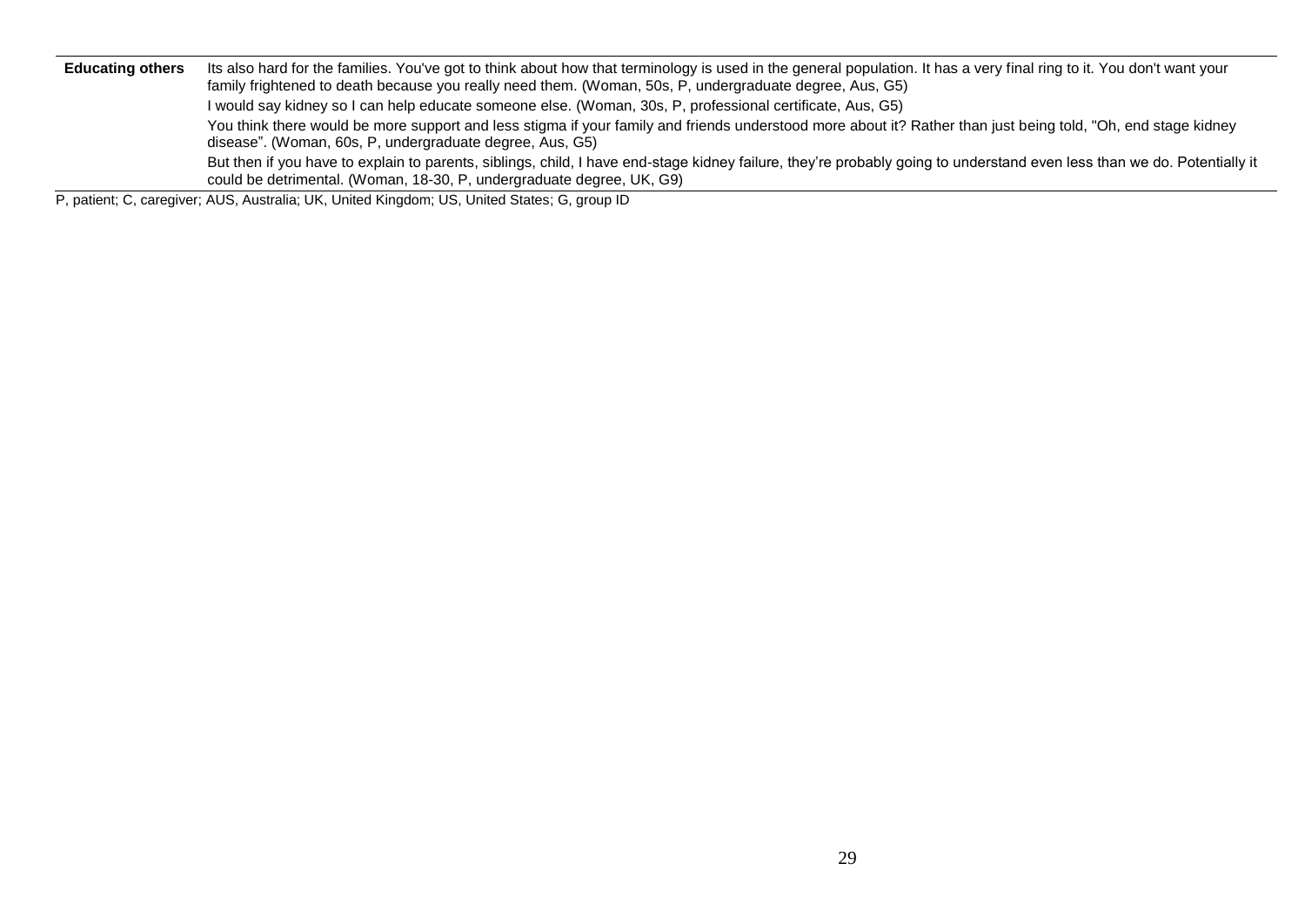## **Table 3. Suggestions and implications for terminology for kidney health for use in patient-facing contexts**

#### **Suggestions in use of terms**

- Avoid the term "end-stage kidney disease" as appropriate to minimize undue confusion and distress.
- Use the term "kidney" instead of "renal" where possible.
- Avoid terms such as "pre-dialysis" where possible.
- The use of terms to describe kidney level of function "e.g. GFR, low clearance, creatinine, CKD stages" may need to be supported by education; and discussion about possible symptoms and need for interventions.
- The use of the term "disease" may need to be clarified and supported with education and counseling.
- "Kidney failure" may be acceptable, however this may be supported with counseling to clarify that this refers to the kidney, and treatment options are available.
- Provide information in a comprehensible, compassion manner that takes into account the patient's individual context, circumstances and concerns.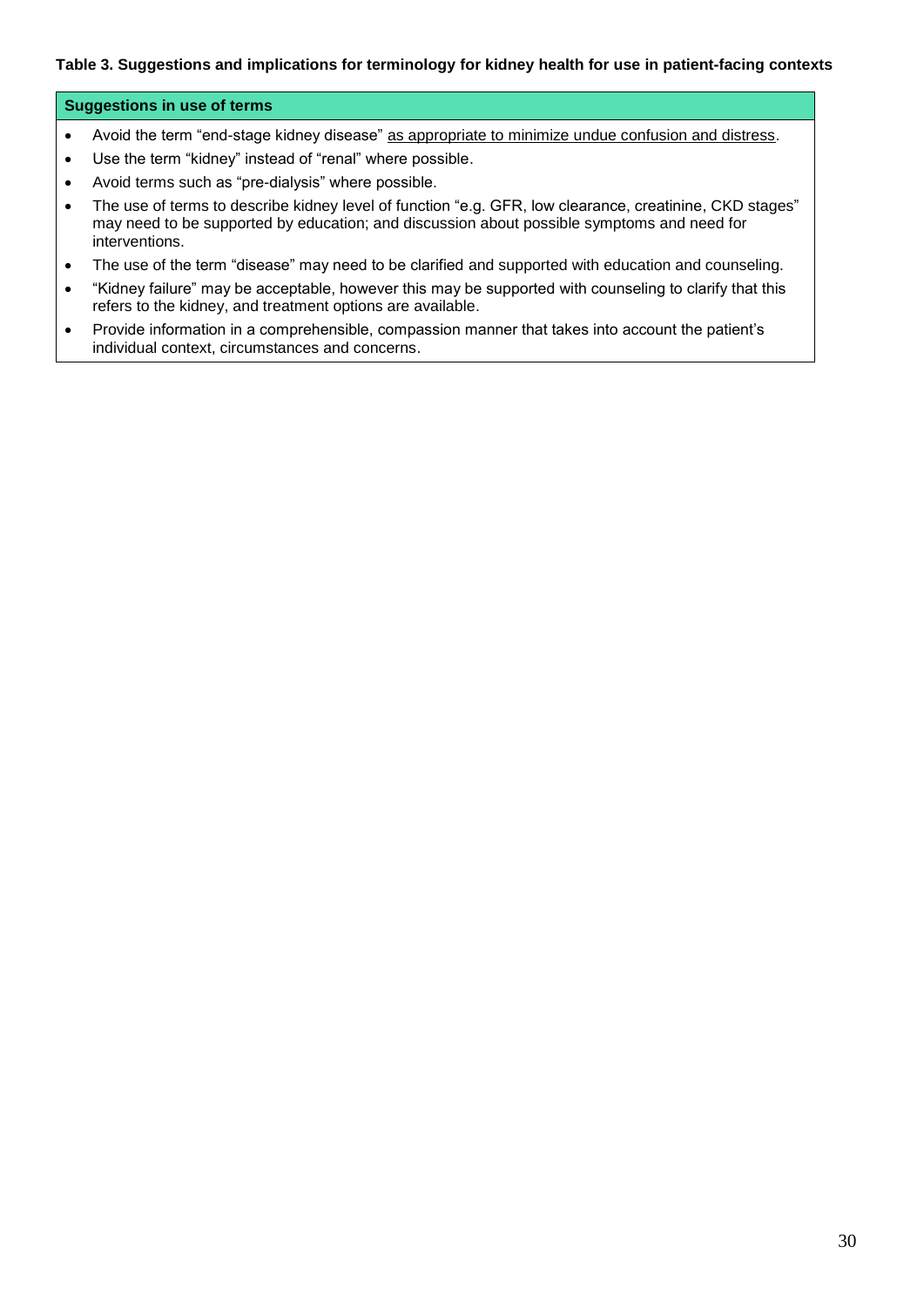# **Figure legends.**

# **Figure 1.** Thematic schema

Frustration with the ambiguity of terms used to describe kidney health could provoke and exacerbate undue distress and trauma. Patients indicated a preference for terms that conveyed meaningful information about their prognosis, life impact and need for intervention. Some terms were perceived to mobilize and motivate self-management for preventing the progression of CKD. Of note, multiple themes could be applicable to the same terms.